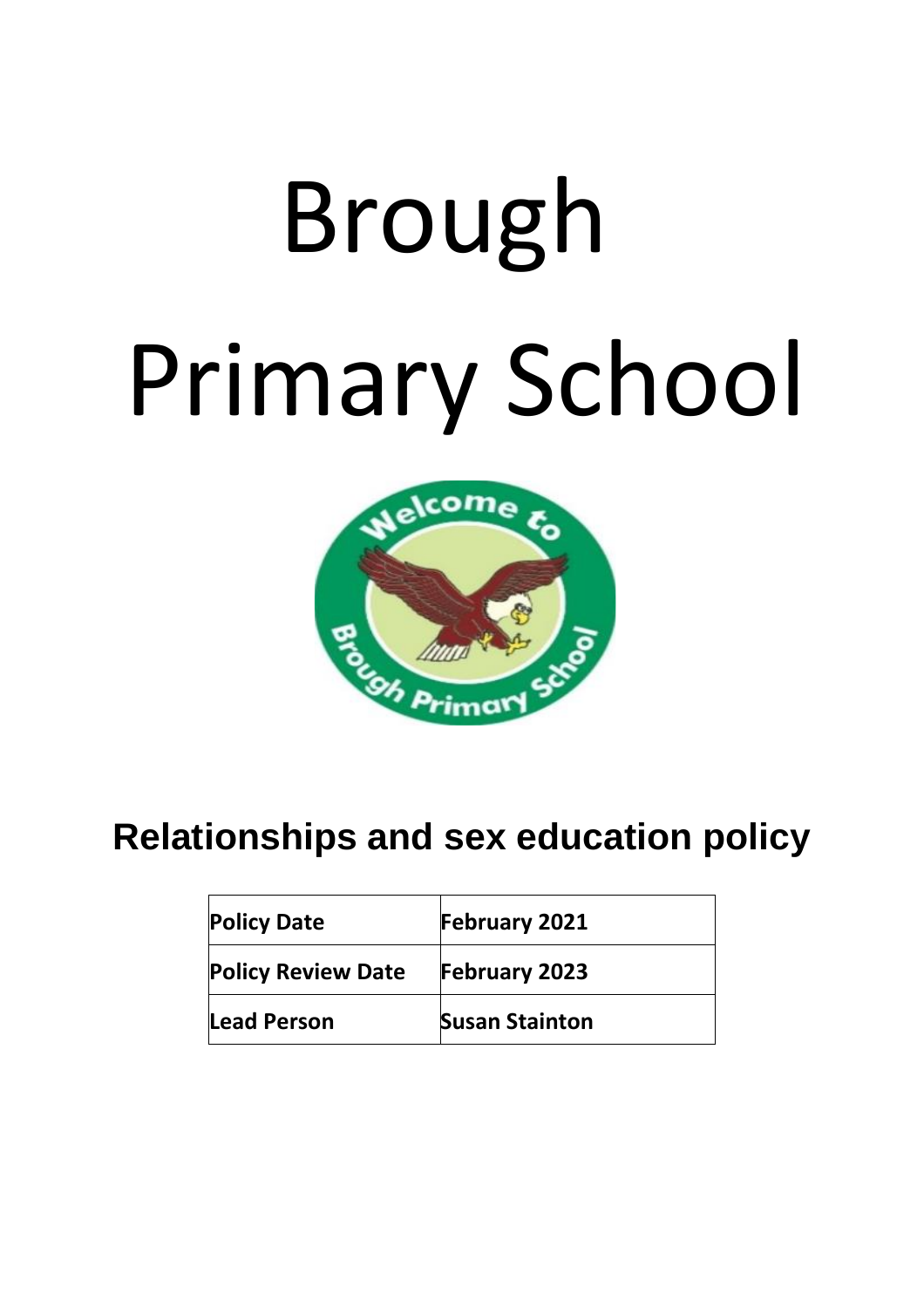*To be read in conjunction with the PSHE and Behaviour policies.*

#### **Introduction**

This policy covers our school's approach to Relationship and Sex education, not only in lessons but through the attitude of our staff and students alike, our ethos and approach and commitment to equality both within and outside of the classroom. It will be reviewed every 2 years to ensure that it reflects the attitudes and beliefs of the school population and remains up to date with both current guidance from Government and the Department for Education, but also remains relevant to the experiences of our pupils.

# **Aims**

The aims of relationships and sex education (RSE) at our school are to:

- Provide a framework in which sensitive discussions can take place
- Prepare pupils for puberty, and give them an understanding of sexual development and the importance of health and hygiene
- Help pupils develop feelings of self-respect, confidence and empathy
- Create a positive culture around issues of sexuality and relationships
- Teach pupils the correct vocabulary to describe themselves and their bodies

To ensure its use, this policy will be available on the school website and a free copy can be requested at the school office.

Brough Primary School recognise that as a school we have a legal responsibility under The Relationships Education, Relationship & Sex Education and Health Education (England) Regulations 2019, made under sections 34 & 35 of the Children & Social Work Act 2017, to provide comprehensive Relationship Education and Health Education for all pupils receiving primary education. We acknowledge that in order for children to embrace the challenges of creating a happy and successful adult life, pupils need knowledge that will enable them to make informed decisions about their wellbeing, health and relationships and to build their self-efficacy. We understand that high quality, evidence-based and age-appropriate teaching of these subjects can help prepare pupils to develop resilience, to know how and when to ask for help.

We recognise that RSE needs to be taught sensitively with due regard to the different needs of individual pupils and that we may need to adapt and change our teaching as the pupils of the school change. Not only does the teaching need to be sensitive of these needs, but also to help the pupils realise the nature and consequences of discrimination, teasing, bullying and aggressive behaviours or prejudice-based language. It is essential that young people still have access to the learning they need to stay safe, healthy and understand their rights as individuals.

At Brough Primary School we acknowledge that all young people deserve the right to honest, open, and factual information to help better form their own beliefs and values, free from bias, judgement or subjective personal beliefs of those who teach them.

#### **Statutory Requirements**

As a maintained primary school, we must provide relationships education to all pupils as per section 34 of the [Children and Social work act 2017.](http://www.legislation.gov.uk/ukpga/2017/16/section/34/enacted)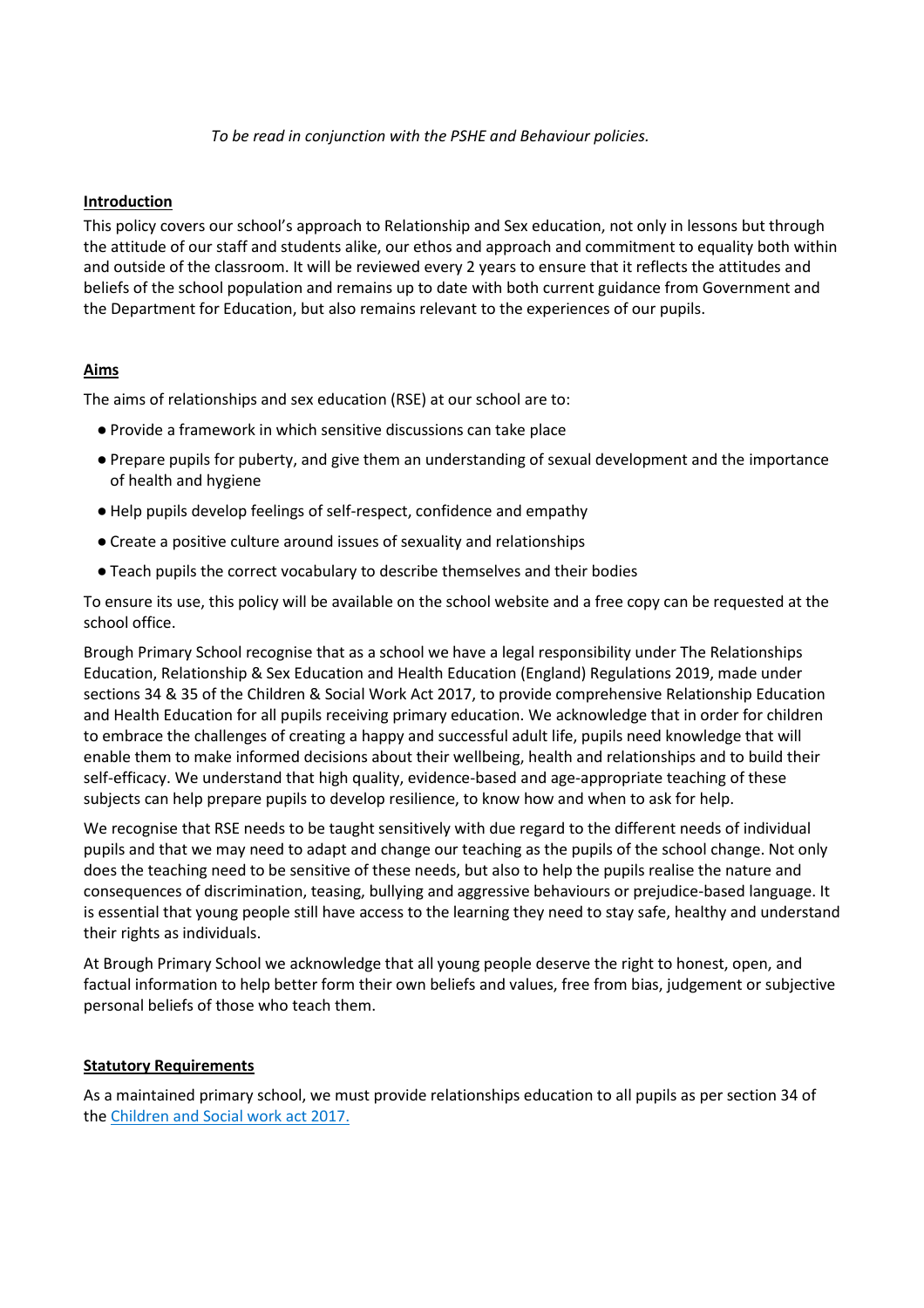We are not required to provide sex education; however, we do need to teach the elements of sex education contained in the science curriculum.

In teaching RSE, we must have regard to [guidance](https://www.gov.uk/government/consultations/relationships-and-sex-education-and-health-education) issued by the secretary of state as outlined in section 403 of the [Education Act 1996.](http://www.legislation.gov.uk/ukpga/1996/56/contents)

At Brough Primary School we teach RSE as set out in this policy.

#### **Policy development**

This policy has been developed in consultation with staff, pupils and parents. The consultation and policy development process involved the following steps:

- 1. Review The RSE coordinator working with the deputy head teacher pulled together all relevant information including relevant national and local guidance
- 2. Staff consultation all school staff were given the opportunity to look at the policy and make recommendations
- 3. Parent/stakeholder consultation parents and any interested parties were invited to attend a meeting about the policy
- 4. Pupil consultation we investigated what exactly pupils want from their RSE
- 5. Ratification once amendments were made, the policy was shared with governors and ratified

#### **Definition**

RSE is about the emotional, social and cultural development of pupils, and involves learning about relationships, sexual health, sexuality, healthy lifestyles, diversity and personal identity.

RSE involves a combination of sharing information, and exploring issues and values.

RSE is not about the promotion of sexual activity.

#### **Curriculum**

Our curriculum is cross curricular in nature and can be seen embedded within our PSHE, SMSC and science curriculum and is set out in **Appendix 1**.

We have decided upon this curriculum considering the age, needs and feelings of pupils. If pupils ask questions outside the scope of this policy, teachers will respond in an appropriate manner so they are fully informed and don't seek answers online.

Primary sex education will focus on:

- Preparing boys and girls for the changes that adolescence brings
- How a baby is conceived and born

#### **Delivery of RSE**

In school we meet the learning objectives as set out in the Relationships Education, Relationship & Sex Education and Health Education (England) Regulations 2019 for primary schools with a whole school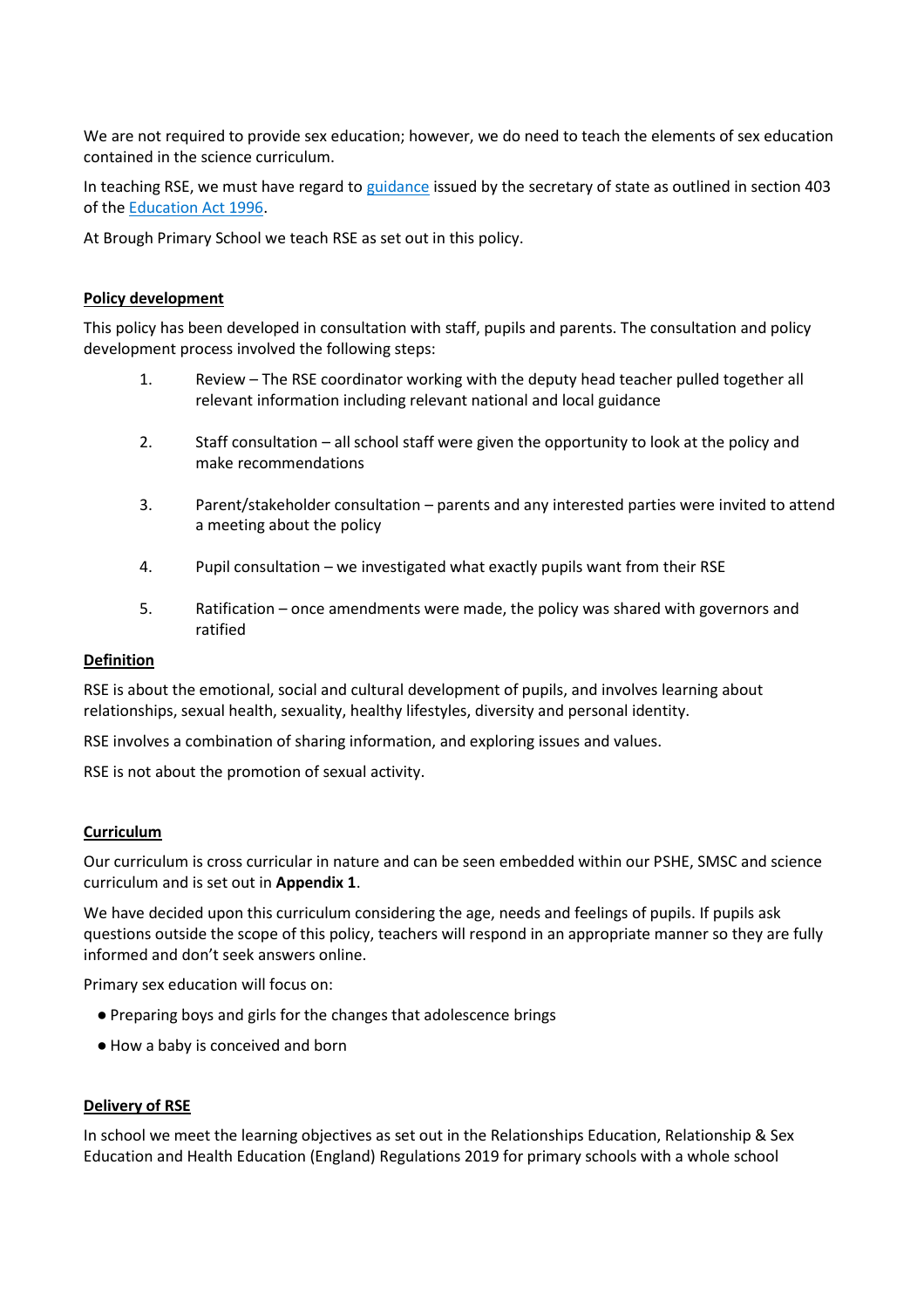approach. As a school we have a strong belief in the importance of PSHE and RSE and the vital role it plays in helping children to become happy and successful adults. Moving forward we will be using a programme of study called SCARF.

This will be rolled out towards the end of the academic year 2020/21. Year 5 and 6 will be covering the Growing and Changing unit and the Healthy Relationships unit during terms 5 and 6 2021. The rest of the school will teach appropriate units based on the needs of children returning to school after lockdown.

RSE is taught mainly within the personal, social, health and economic (PSHE) education curriculum. However, RSE is also taught through other subject areas. Biological aspects of RSE are taught within the science curriculum, and RSE will also be covered in Computing lessons – this will include teaching pupils how to be safe online, and about cyberbullying. RSE will also be covered in PE where children learn about healthy lifestyles and the importance of exercise. **(See Appendix 1).**

Pupils also receive stand-alone sex education sessions delivered by a trained health professional. This will take place for both girls and boys in Year 5. Parents will be advised before these sessions take place and will have the opportunity to view the materials that will be used in the talk.

Relationships education focuses on teaching the fundamental building blocks and characteristics of positive relationships including:

- Families and people who care for me
- Caring friendships
- Respectful relationships
- Online relationships
- Being safe

#### **Science Curriculum**

EYFS children learn about life cycles as well as watching ducklings hatch. Through ongoing personal, social and emotional development, they develop the skills to form relationships and think about relationships with others.

#### **Key Stage 1**

Children learn:

- To identify, name, draw and label the basic parts of the human body and say which part of the body is to do with each sense.
- To notice that animals, including humans, have offspring which grow into adults.
- To find out and describe the basic needs of animals, including humans, for survival (water, food and air).
- To describe the importance of exercise, eating the right amounts of different food, and hygiene.

# **Key Stage 2**

Children learn:

● To identify that animals, including humans, need the right types and amount of nutrition, and that they cannot make their own food; they get nutrition from what they eat.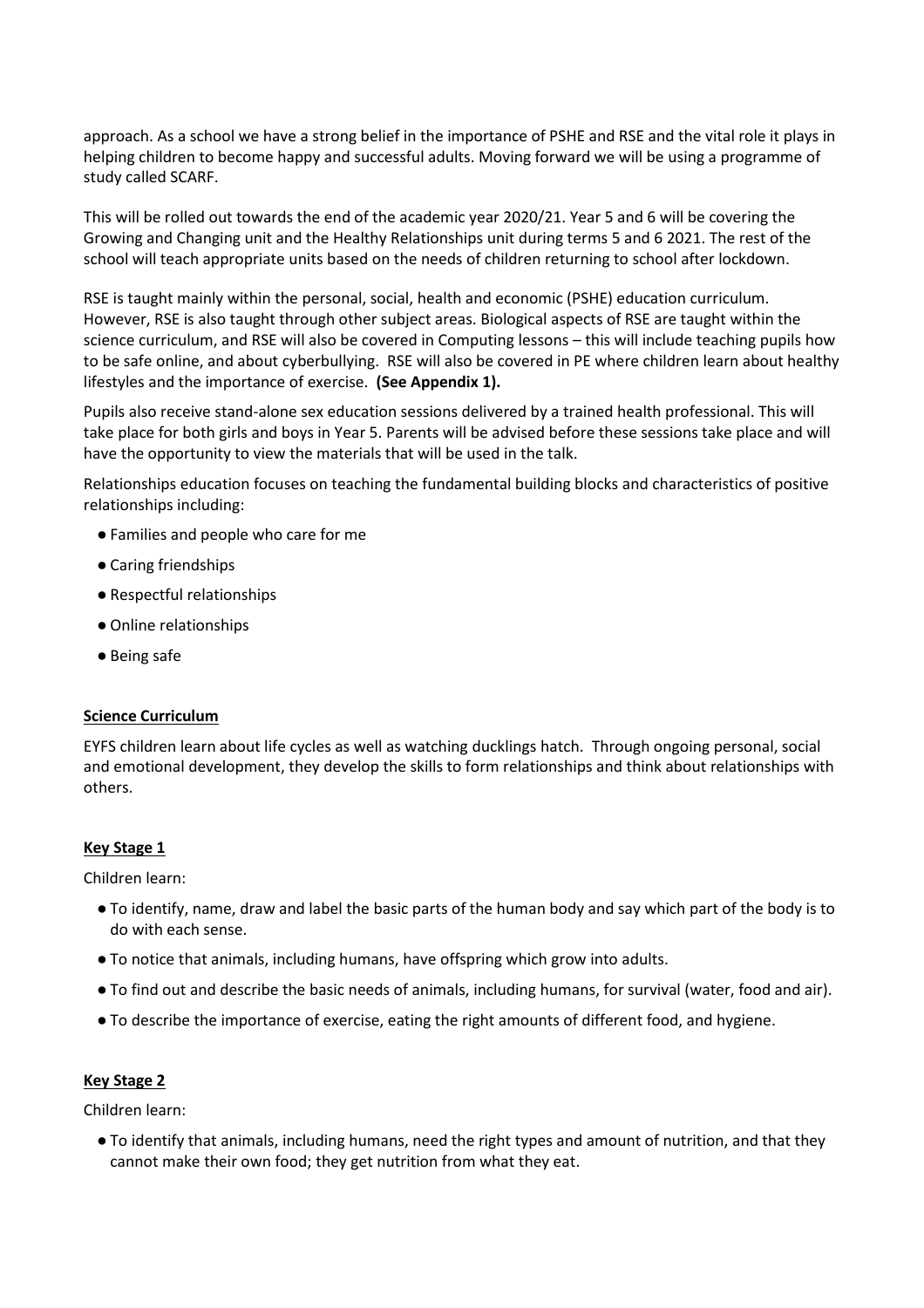- To identify that humans and some other animals have skeletons and muscles for support, protections and movement.
- To describe the simple functions of the basic parts of the digestive system in humans.
- To identify the different types of teeth in humans and their simple functions,
- To describe the changes that take place as humans grow and develop through life.
- To identify and name the main parts of the human circulatory system, and describe the functions of the heart, blood vessels and blood.
- To recognise the impact of diet, exercise, drugs and lifestyle on their bodily functions.
- To describe the ways in which nutrients and water are transported within animals, including humans.
- Key facts about puberty and the changing adolescent body, particularly from age 9 through to age 11, including physical and emotional changes.
- About menstrual wellbeing including the key facts about the menstrual cycle.

These areas of learning are taught within the context of family life taking care to ensure that there is no stigmatisation of children based on their home circumstances (families can include single parent families, LGBT parents, families headed by grandparents, adoptive parents, foster parents/carers amongst other structures) along with reflecting sensitively that some children may have a different structure of support around them (for example: looked after children or young carers).

Since RSE incorporates the development of self-esteem and relationships, pupils' learning does not just take place through the taught curriculum but through all aspects of school life including the playground. It is important that all staff understand that they have a responsibility to implement this policy and promote the aims of the school at any time that they are dealing with children.

**Appendix 2** lists the knowledge and key skills we feel children in our school should know by the end their time in primary school.

From September 2021 there will be an update on the school website every half term, to advise what subjects will be covered by each year group for the upcoming half term.

#### **Roles and responsibilities**

#### **The governing board**

The governing board will approve the RSE policy, and hold the headteacher to account for its implementation.

#### **The headteacher**

The headteacher is responsible for ensuring that RSE is taught consistently across the school, and for managing requests to withdraw pupils from non-statutory components of RSE. The headteacher, together with the RSE coordinator also ensure that staff are given sufficient training, so they can teach effectively and handle any difficult issues with sensitivity. The headteacher monitors this policy on a regular basis and reports to governors on the effectiveness of this policy.

# **Staff**

Staff are responsible for:

● Delivering RSE in a sensitive way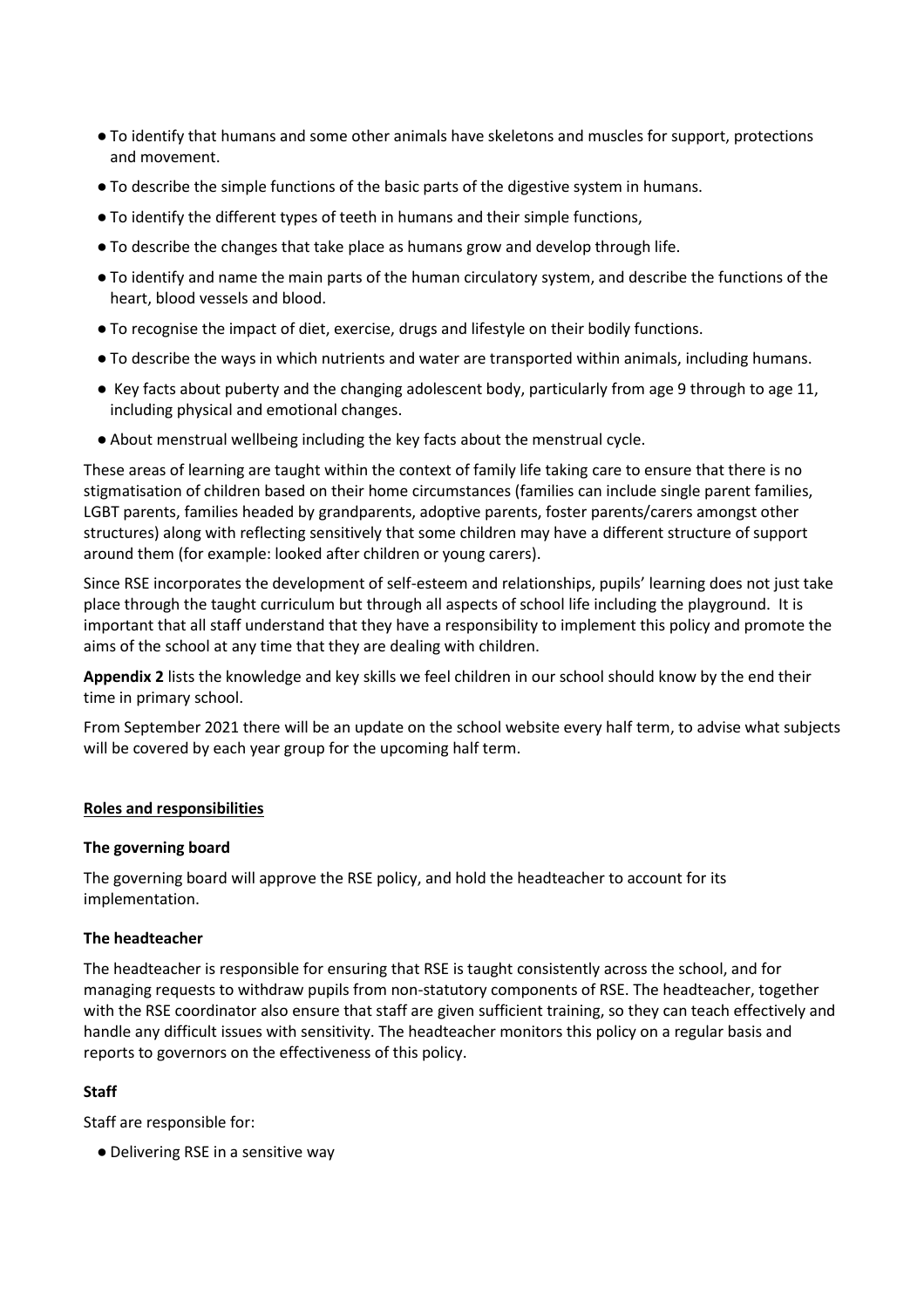- Modelling positive attitudes to RSE
- Monitoring progress
- Responding to the needs of individual pupils
- Responding appropriately to pupils whose parents wish them to be withdrawn from the non-statutory components of RSE

Staff do not have the right to opt out of teaching RSE. Staff who have concerns about teaching RSE are encouraged to discuss this with the headteacher.

# **Pupils**

Pupils are expected to engage fully in RSE and, when discussing issues related to RSE, treat others with respect and sensitivity.

# **Parents**

The school is well aware that the primary role in children's RSE is taught by parents and carers. We wish to build a positive and supporting relationship with the parents of our children through mutual understanding, trust and cooperation. In promoting this objective, we:

- Inform parents about the school's RSE policy and practice.
- Answer any questions that parents may have about the RSE teaching of their child; this includes providing opportunities for parents to view the resources that are used in lessons.
- Take seriously any issue that parents raise with teachers or governors about this policy or the arrangements for RSE in the school.
- Parents have the right to withdraw their children from the non-statutory components of sex education within RSE. However, we hope that by working in partnership with parents that they recognise the importance of this aspect of their child's education.
- A register of any pupils who are removed from lessons will be kept and distributed to all the teachers involved.

# **Parents' right to withdraw**

We believe that successful teaching around RSE can only take place when parents and school work together. Especially, considering we both want children to grow up safe and happy in healthy relationships, with the ability to manage their emotions and speak up when they feel unsafe. Therefore, we are committed to working together with parents.

We recognise that parents retain the right to request to withdraw their children from the non-statutory components of sex education within RSE.

The science curriculum in all maintained schools also includes content on human development, including reproduction, which there is no right to withdraw from.

Requests for withdrawal should be put in writing and using the form found in **Appendix 3** of this policy and addressed to the headteacher.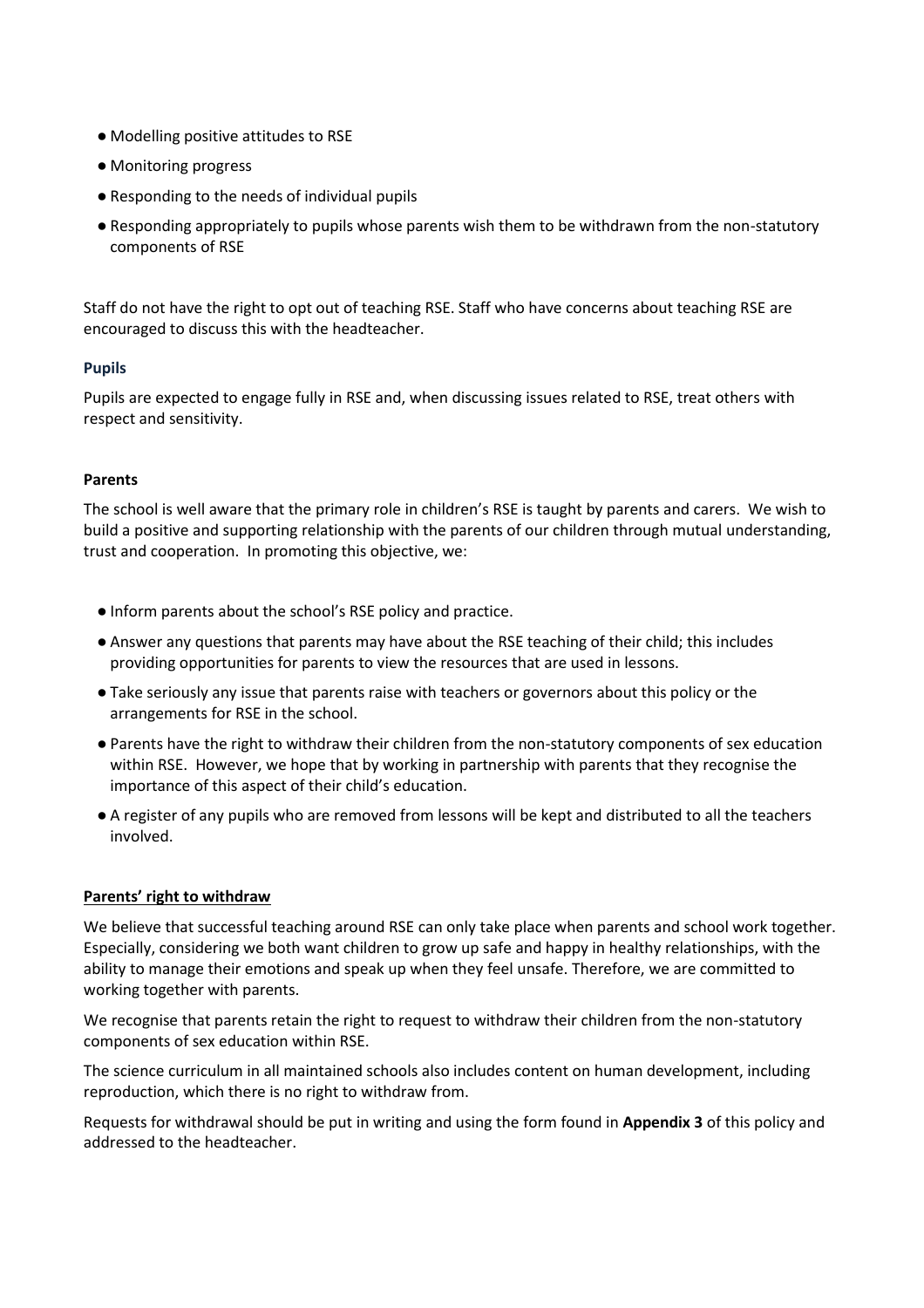# **Training**

Staff training on the delivery of RSE will be included in our continuing professional development calendar.

The headteacher will also invite visitors from outside the school, such as school nurses or sexual health professionals, to provide support and training to staff teaching RSE.

# **Special Educational Needs**

Pupils with special educational needs will be given the opportunity to fully participate in RSE lessons, and a differentiated program will be provided where necessary, to ensure that all pupils gain a full understanding.

# **Equal Opportunities**

RSE will be given to ensure quality of access for all pupils, regardless of gender, race or disability, so giving equal opportunities and avoiding discrimination.

# **Parental Concerns**

Any complaints or concerns about the RSE programme should be made to the class teacher in the first instance. If things are not resolved then parents can contact the Headteacher.

#### **Monitoring arrangements**

The delivery of RSE is monitored by S.Stainton (PSHE lead) through:

Learning walks and discussions with the children.

Pupils' development in RSE is monitored by class teachers as part of our internal assessment systems.

This policy will be reviewed by S Stainton every two years. At every review, the policy will be approved by the

governing board and the headteacher.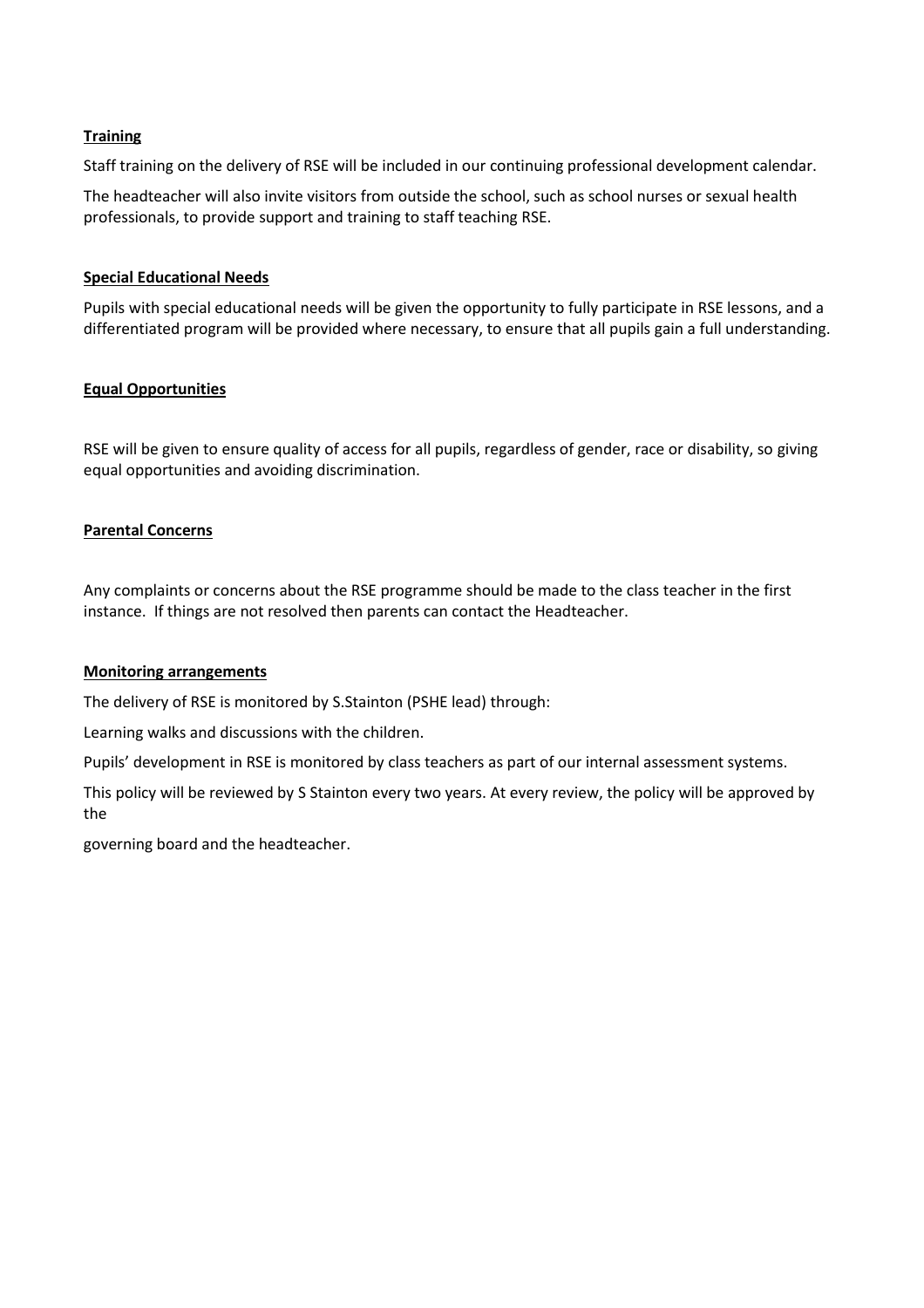|        | Autumn 1                                                                                                                                                                                                                                                                                                       | Autumn 2                                                                                                                                                                                                                                                             | Spring 1                                                                                                                                                                                                                                                                                                                                                                                                                                                                                                           | Spring 2                                                                                                                                                                                                                                                                                  | Summer 1                                                                                                                                                                                                                                                                                                                                   | Summer 2                                                                                                                                                                                                                                                                                                                                                                                         |
|--------|----------------------------------------------------------------------------------------------------------------------------------------------------------------------------------------------------------------------------------------------------------------------------------------------------------------|----------------------------------------------------------------------------------------------------------------------------------------------------------------------------------------------------------------------------------------------------------------------|--------------------------------------------------------------------------------------------------------------------------------------------------------------------------------------------------------------------------------------------------------------------------------------------------------------------------------------------------------------------------------------------------------------------------------------------------------------------------------------------------------------------|-------------------------------------------------------------------------------------------------------------------------------------------------------------------------------------------------------------------------------------------------------------------------------------------|--------------------------------------------------------------------------------------------------------------------------------------------------------------------------------------------------------------------------------------------------------------------------------------------------------------------------------------------|--------------------------------------------------------------------------------------------------------------------------------------------------------------------------------------------------------------------------------------------------------------------------------------------------------------------------------------------------------------------------------------------------|
| E<br>R | Me and My Relationships<br>Knowing myself and what Knowing that while I am<br>makes me special;<br>Knowing who my special<br>people are and who can<br>help me; Knowing my<br>feelings and how to cope<br>with them.                                                                                           | <b>Valuing Difference</b><br>special, you are too;<br>Knowing some families are inside and outside; to<br>the same and some are<br>different; Knowing we are<br>live in different types of<br>houses; knowing how to<br>be kind and caring and<br>important that is. | Keeping Myself Safe<br>What's safe to go into my<br>body; how to be safe<br>know I need to listen to<br>my feelings and know<br>what makes me happy and to care for our world in<br>sad; to know that I have to simple terms e.g. not<br>be careful with online<br>things so I am safe;<br>knowing who can me to<br>stay safe.                                                                                                                                                                                     | Rights and Responsibilities Being My Best<br>should look after my<br>special people and my<br>at home and care for my<br>classroom; Knowing how<br>throwing rubbish on the<br>street; knowing that<br>people have money and<br>that they can spend it and<br>that it should be kept safe. | How you bounce back<br>when things go wrong;<br>friends; I should be helpful Having an 'I can' attitude; things have life stages e.g.<br>knowing about some<br>foods that can help me<br>stay healthy; knowing why bigger; me and my body $-$<br>I should move my body -<br>exercise; know why a good<br>night's sleep is so<br>important. | Growing and Changing<br>Know about the seasons;<br>Know that different living<br>plants, animals, humans;<br>Knowing that I am getting<br>girls and boys.                                                                                                                                                                                                                                        |
| Α<br>R | Me and My Relationships<br>Which groups we belong<br>to e.g. family; know a<br>range of feelings; know<br>that bodies and feelings<br>can be hurt; know why we being unkind; know how<br>have rules; know what<br>makes a good friend; how know about their special<br>to make up and listen to<br>each other. | <b>Valuing Difference</b><br>Know that people are<br>different; know that some<br>families are different;<br>know about bullying and<br>school rules help them;<br>people; know the<br>difference between fair<br>and unfair, kind and<br>unkind.                    | Keeping Myself Safe<br>Know how we get energy; Know about personal<br>importance of sleep; know hygiene; learn to care for<br>about keeping themselves school and other things<br>safe and telling a trusted<br>adult; know about feelings money comes from; know<br>of loss, know medicines<br>can make people feel<br>better and how to be safe<br>around them; understand<br>about good and bad<br>touches and the 'PANTS'<br>rule; Name and know<br>which parts should be<br>private e.g. bottom,<br>privates. | Rights and Responsibilities Being My Best<br>e.g. plant; Know where<br>about value of coins and<br>notes and how to keep<br>money safe.                                                                                                                                                   | Know about five-a-day;<br>know about personal taste body e.g. heart and lungs;<br>in food; know catch it, kill<br>hands; know that people<br>make mistakes when<br>learning and that is okay;<br>know how their own<br>behaviour can affect<br>others.                                                                                     | Growing and Changing<br>Know major parts of the<br>know about caring for a<br>it, bin it and need to wash baby; know about changes<br>between baby, toddler<br>and now; know difference<br>between teasing and<br>bullying; know about<br>trusted adults; know<br>difference between a<br>secret and a nice surprise;<br>know parts of body that<br>are private and how to<br>keep them private. |

# **Appendix 1 Relationships and Sex Education Curriculum**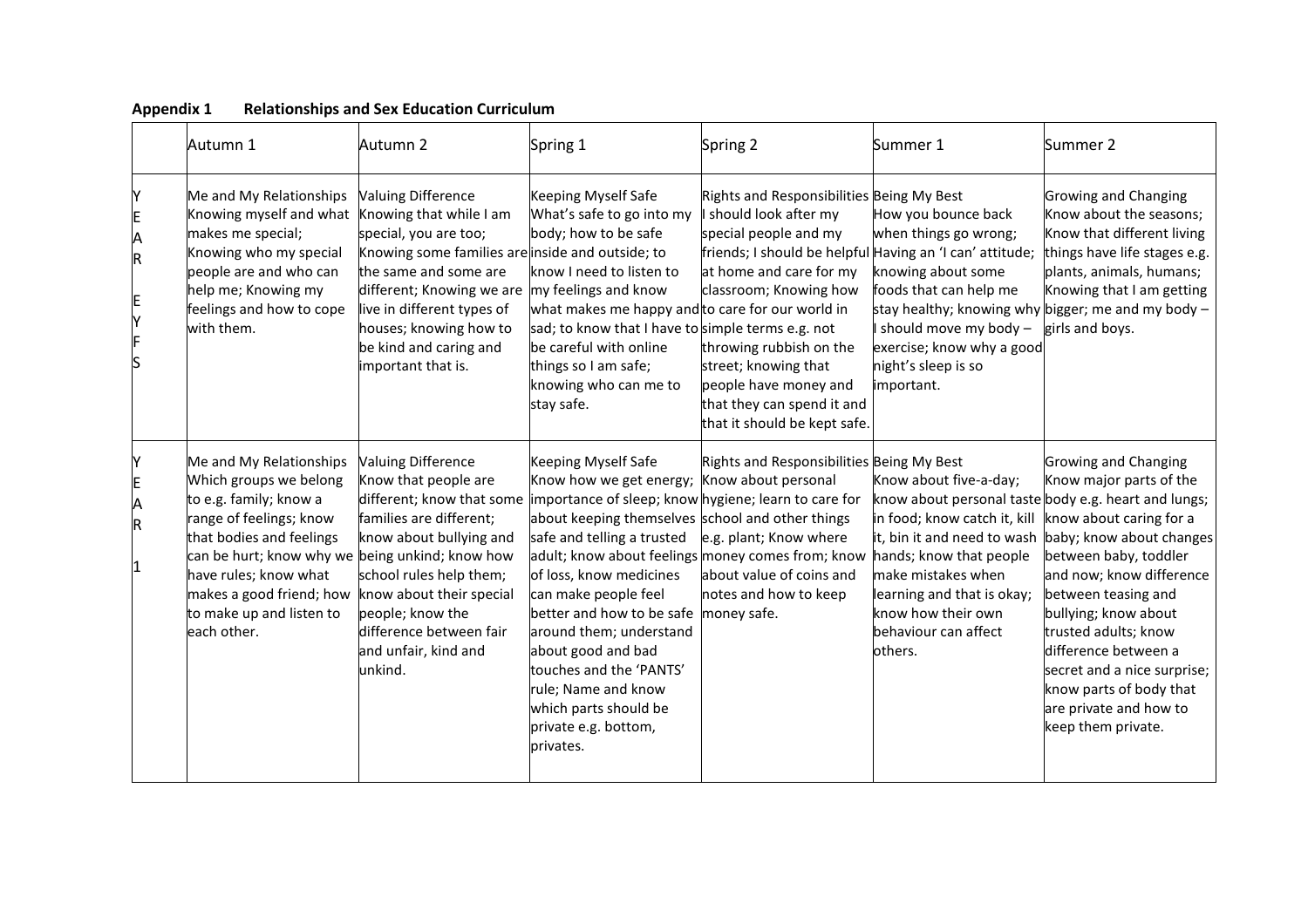| Y<br>E<br>Λ<br>R<br>2           | Me and My Relationships<br>Take part in writing<br>classroom rules; increase<br>range of words to describe similarities; know who<br>feeling; understand<br>difference between<br>bullying and teasing; Know can affect others; know<br>difference between<br>bullying and isolated<br>unkind behaviour; know<br>who can help; know how<br>special friendship is; know make to others; know how if they are touched in a<br>how to deal with feelings - to be a good listener;<br>including anger; | <b>Valuing Difference</b><br>Identify some physical<br>differences and<br>their special people are;<br>know how their behaviour<br>how it feels to be left out<br>of a group; know what a<br>difference kind and also<br>unkind behaviour can<br>begin to learn how<br>negotiation can help<br>maintain positive<br>friendships.                                                                           | Keeping Myself Safe<br>Know about safety around Know how to get on with<br>medicines; know when<br>they feel safe and unsafe;<br>know who they can talk to behaviour; know which<br>if they feel unsafe; Know<br>how body language gives<br>clues about how a person<br>is feelings; know what<br>touches they like and do<br>not like; know what to do<br>way they don't like;<br>identify difference<br>between safe secrets<br>which are a nice surprise<br>and unsafe secrets. | Rights and Responsibilities Being My Best<br>others; know how to<br>control their 'impulsive'<br>people in and out of<br>school keep them safe;<br>know what they like about likes and dislikes; know<br>the school environment;<br>know about choices about how to prevent it; know<br>what to do with their<br>money; know the<br>difference between need<br>and want when spending<br>money; know that money energy and how sleep &<br>can be saved. | Know about the<br>importance of a 'can do'<br>attitude; know what<br>choices they have and<br>what choices are made for as a parent moving away;<br>them; know about their<br>how germs are spread and toddler, child, teenager,<br>importance of<br>vaccinations; know about<br>oral hygiene; know about<br>our bodies need for<br>exercise keep us well;<br>know major body parts<br>and functions. | <b>Growing and Changing</b><br>Know how to give<br>constructive feedback to<br>others; learn how to deal<br>with strong emotions such<br>know about the different<br>stages of growth $-$ baby,<br>adult, know some of the<br>things people can do at<br>each stage; know that<br>private parts help make<br>babies when they are<br>grown up; remind about<br>private parts and that you<br>should not touch; Know<br>what privacy means in the<br>wider sense, and that<br>some information and<br>belongings are private. |
|---------------------------------|----------------------------------------------------------------------------------------------------------------------------------------------------------------------------------------------------------------------------------------------------------------------------------------------------------------------------------------------------------------------------------------------------------------------------------------------------------------------------------------------------|------------------------------------------------------------------------------------------------------------------------------------------------------------------------------------------------------------------------------------------------------------------------------------------------------------------------------------------------------------------------------------------------------------|------------------------------------------------------------------------------------------------------------------------------------------------------------------------------------------------------------------------------------------------------------------------------------------------------------------------------------------------------------------------------------------------------------------------------------------------------------------------------------|---------------------------------------------------------------------------------------------------------------------------------------------------------------------------------------------------------------------------------------------------------------------------------------------------------------------------------------------------------------------------------------------------------------------------------------------------------|-------------------------------------------------------------------------------------------------------------------------------------------------------------------------------------------------------------------------------------------------------------------------------------------------------------------------------------------------------------------------------------------------------|------------------------------------------------------------------------------------------------------------------------------------------------------------------------------------------------------------------------------------------------------------------------------------------------------------------------------------------------------------------------------------------------------------------------------------------------------------------------------------------------------------------------------|
| Y<br>E<br>Α<br>$\mathsf R$<br>3 | Me and My Relationships<br>Know that different rules<br>apply to different<br>situations e.g. internet;<br>different ages; consider<br>consequences when rules<br>are broken; explain how<br>we feel when we lose<br>things; understand how to varying national, regional,<br>work in a group;<br>maintaining positive<br>relationships; conflict<br>resolution within<br>friendships; know what a                                                                                                 | <b>Valuing Difference</b><br>Different types of family -<br>adoption, fostering, same-<br>sex relationships;<br>understand about<br>communities; respectful<br>listening; UK population<br>has different origins -<br>ethnical and religious<br>backgrounds; think about<br>qualities needed to get on drug and know that<br>with people from different nicotine and alcohol are<br>origins; know repeated | Keeping Myself Safe<br>Know when they are safe<br>and unsafe; know who can know why some people<br>help; know the difference volunteer in school and<br>between danger and risk;<br>show strategies for dealinghow they can help<br>with and managing risk;<br>know risks of cigarettes<br>and alcohol; know most<br>people chose not to<br>smoke; define the word<br>drugs; Know that                                                                                             | Rights and Responsibilities Being My Best<br>Define a volunteer and<br>other settings; suggest<br>volunteers; know<br>difference between fact & and areas for<br>opinion; define the term<br>environment - devise<br>ways to look after school<br>environment; Know<br>income, saving and<br>spending; know when we                                                                                                                                     | Understand healthy eating Know different types of<br>and balanced diet; know<br>how infections are spread; personal space; know<br>begin to understand<br>acquire skills of debate;<br>understand achievements different surprises make<br>development; know that<br>being complimented<br>makes us feel good; know<br>team work and<br>collaboration can benefit<br>all members of the team;         | Growing and Changing<br>relationships; understand<br>what to do if someone is<br>too close; know how<br>them feel; know what to<br>do if a secret makes them<br>feel uncomfortable; Use a<br>range of words to describe<br>intensity of feelings; know<br>good and bad feelings;                                                                                                                                                                                                                                             |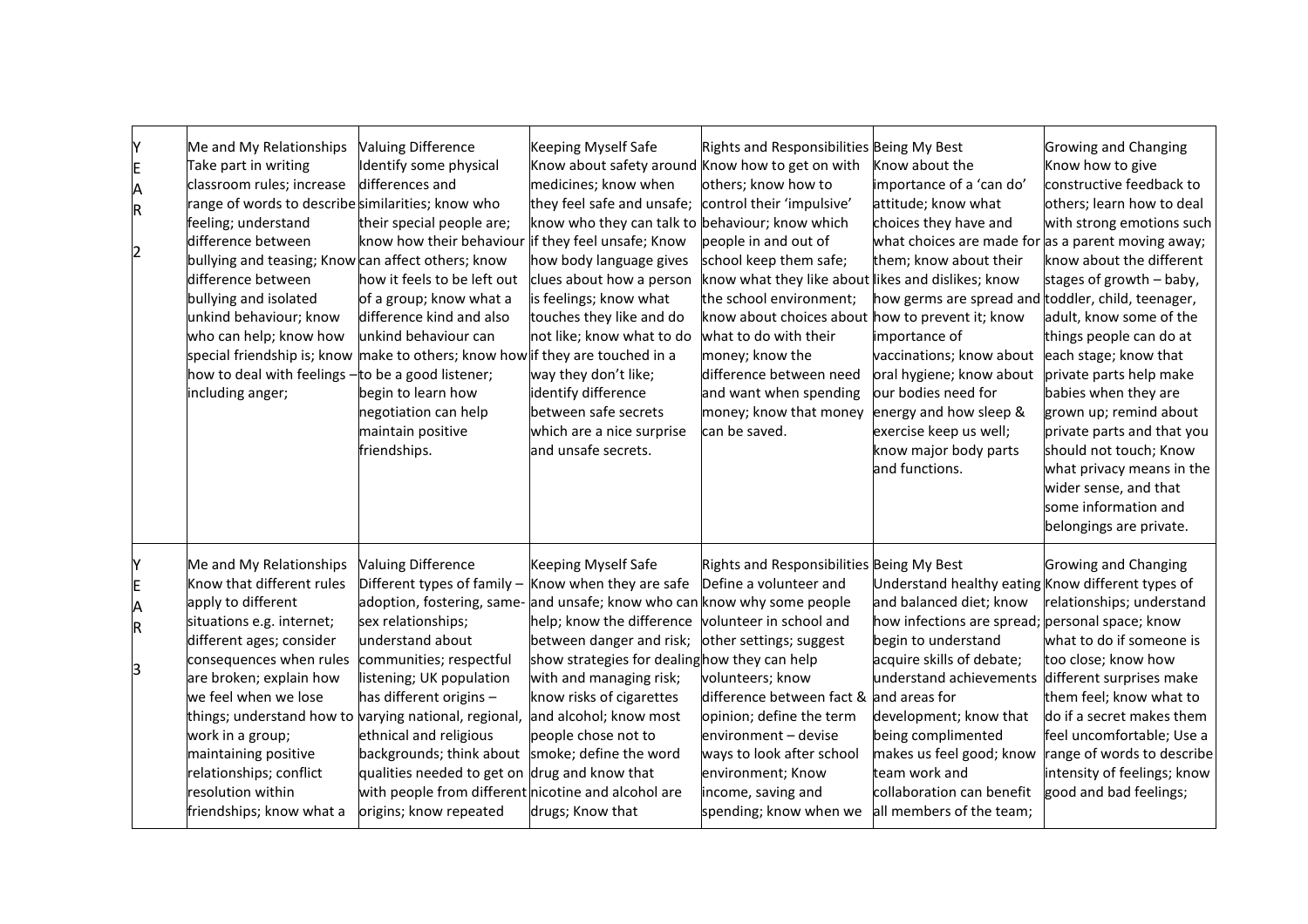|                       | dare is and how to handle name calling is bullying;<br>dares; consider other<br>points of view; rehearse<br>making up.                                                                                                                                                                                                                                                                                                                                                    | explore why some people<br>have prejudiced views and helpful or harmful; know<br>what this is.                                                                                                                                                                                                                                                                                                                                                                                                            | medicines are drugs and<br>suggest ways they can be<br>about on-line safety<br>including how to stay safe<br>when browsing online;<br>know what not to share<br>online; know what to do if depends on lots of things<br>they are asked to provide<br>information;                                                                                                                                                                                                                                                                         | suggest items/service<br>around the home that<br>need paying for;<br>understand people earn<br>'income' through their<br>jobs; amount of pay<br>e.g. experience or<br>responsibility.                                                                                                                                                                                                                                                                                                                                                                                                                                                                              | can buy and when to save; know how food and air get identify people they can<br>into the body; explain<br>difference between skills<br>and talents recognising<br>their own.                                                                                                                                                                                                                                                                                                           | trust.                                                                                                                                                                                                                                                                                                                                                                                                   |
|-----------------------|---------------------------------------------------------------------------------------------------------------------------------------------------------------------------------------------------------------------------------------------------------------------------------------------------------------------------------------------------------------------------------------------------------------------------------------------------------------------------|-----------------------------------------------------------------------------------------------------------------------------------------------------------------------------------------------------------------------------------------------------------------------------------------------------------------------------------------------------------------------------------------------------------------------------------------------------------------------------------------------------------|-------------------------------------------------------------------------------------------------------------------------------------------------------------------------------------------------------------------------------------------------------------------------------------------------------------------------------------------------------------------------------------------------------------------------------------------------------------------------------------------------------------------------------------------|--------------------------------------------------------------------------------------------------------------------------------------------------------------------------------------------------------------------------------------------------------------------------------------------------------------------------------------------------------------------------------------------------------------------------------------------------------------------------------------------------------------------------------------------------------------------------------------------------------------------------------------------------------------------|----------------------------------------------------------------------------------------------------------------------------------------------------------------------------------------------------------------------------------------------------------------------------------------------------------------------------------------------------------------------------------------------------------------------------------------------------------------------------------------|----------------------------------------------------------------------------------------------------------------------------------------------------------------------------------------------------------------------------------------------------------------------------------------------------------------------------------------------------------------------------------------------------------|
| Y<br>E<br>A<br>R<br>4 | Me and My Relationships<br>Know how feelings can<br>affect our physical state;<br>understand positive,<br>healthy relationships;<br>know that sometimes they different relationships<br>need to say 'no' to a<br>friend; explain how<br>feelings can be linked to<br>the physical state; know<br>that feelings about<br>someone might change;<br>know who might pressure<br>them to behave in an<br>unhealthy, unacceptable<br>or risky way and how to<br>deal with that. | <b>Valuing Difference</b><br>Understand negotiation<br>and compromise; right to<br>protect personal space;<br>understand they can have<br>with people they know<br>e.g. close family, wider<br>family, teachers, friends<br>etc; list differences<br>between people e.g. race,<br>gender, religion; recognise deal with dares; know<br>consequences of<br>aggressive behaviour;<br>understand that they<br>should respect all people;<br>know about stereotypes<br>that may be portrayed in<br>the media. | Keeping Myself Safe<br>Know danger, risk and<br>hazard; identify and<br>suggest ways to manage<br>familiar risks; know what<br>should and should not be<br>shared online - including<br>images; Know and explain<br>implications of sharing an<br>image online without<br>consent; revisit ways to<br>about safe ways to deal<br>with medicine and how to can 'influence us';<br>stop the spread of<br>infectious diseases;<br>understand risks of<br>smoking and alcohol and<br>that many people now<br>don't smoke or drink<br>alcohol; | Rights and Responsibilities Being My Best<br>Explain how people help<br>them stay healthy and<br>safe; understand all<br>humans including children make choices and that<br>have rights; identify some<br>of the rights and also the<br>responsibilities; recognise<br>everyone can make a<br>difference through the<br>democratic process e.g.<br>school council; know<br>media and other things<br>understand how national<br>and environmental<br>organisations are working<br>to protect the<br>environment; understand<br>income & expenditure;<br>prioritise expenditure in<br>the home from most<br>essential to least essential;<br>understand income tax, | Know everyone is unique;<br>appreciate their own<br>uniqueness; know they all during life such as moving<br>their choices may<br>sometimes be different to or sister; know how to<br>their friends; Know about<br>healthy eating, sleep and<br>exercise; understand how<br>they can contribute to<br>caring for the<br>the school community and of puberty can have<br>identify the attributes and emotional as well as<br>qualities of people who<br>support the school<br>community. | Growing and Changing<br>Describe some of the<br>changes that happen<br>house, starting school or<br>getting a younger brother<br>deal with change;<br>Understand in broad<br>terms that their bodies will<br>change and that this is<br>called puberty:<br>environment; Understand understand how the onset<br>physical impact; suggest<br>why young people<br>sometimes fall out with<br>their parents; |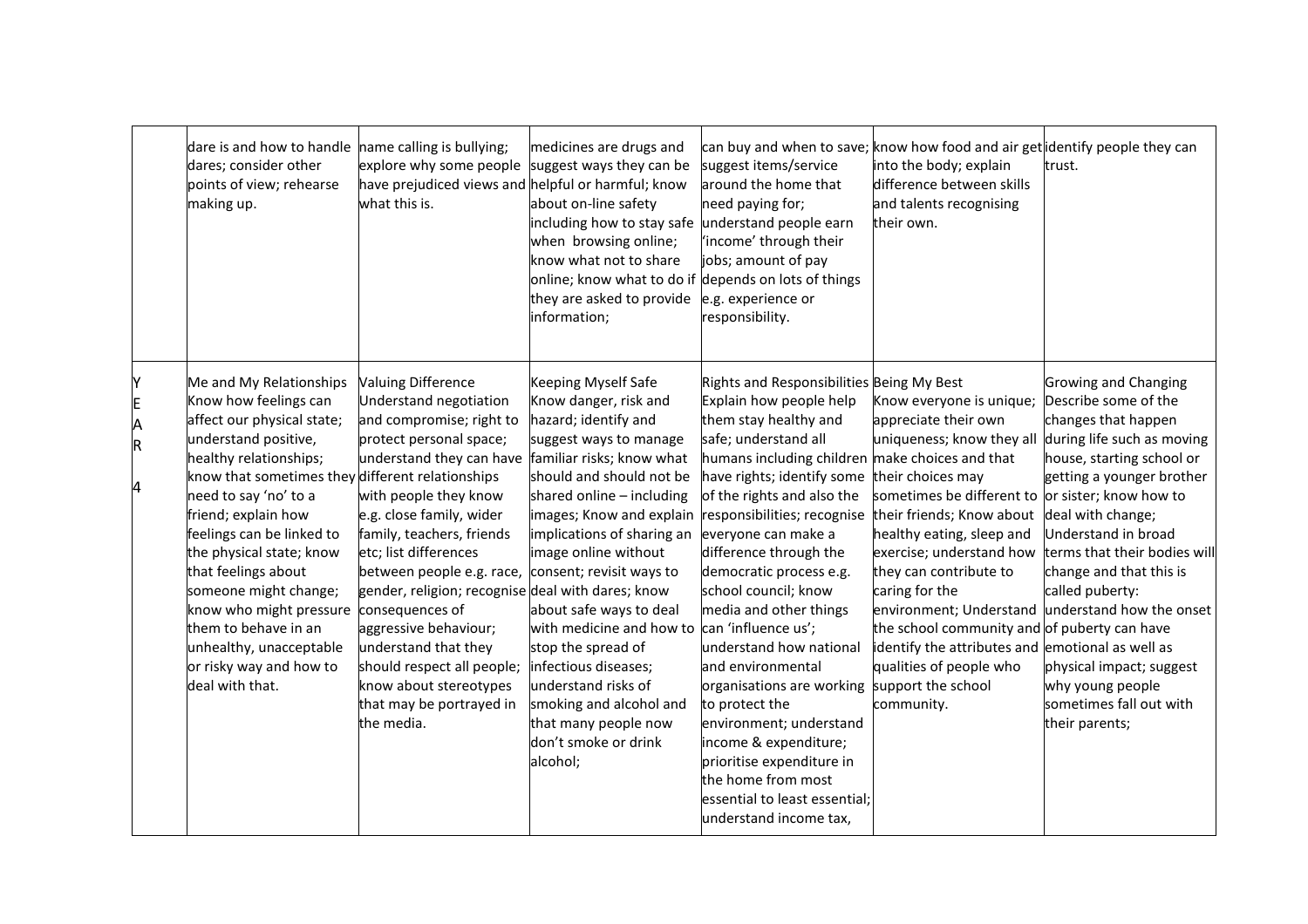|                                                                                                                                                                                                                                                                                                                                                                                                       |                                                                                                                     |                                                                                                                                                                                                                                                                                                                                                                                                                                                                                                                                                                                                                                                         |                                                                                                                                                                                                                                                                                                                                                                                                                                                                                                                                                                                                                                                                                                                                      | National Insurance and<br>VAT; recognise how a pay<br>slip is set out.                                                                                                                                                                                                                                                                                                                                                                                                                                                                                      |                                                                                                                                                                                                                                                                                                                                                                                                                                                                                                                                                                                                                                                                                                                                                                                                                                         |                                                                                                                                                                                                                                                                                                                                                                                                                                                                |
|-------------------------------------------------------------------------------------------------------------------------------------------------------------------------------------------------------------------------------------------------------------------------------------------------------------------------------------------------------------------------------------------------------|---------------------------------------------------------------------------------------------------------------------|---------------------------------------------------------------------------------------------------------------------------------------------------------------------------------------------------------------------------------------------------------------------------------------------------------------------------------------------------------------------------------------------------------------------------------------------------------------------------------------------------------------------------------------------------------------------------------------------------------------------------------------------------------|--------------------------------------------------------------------------------------------------------------------------------------------------------------------------------------------------------------------------------------------------------------------------------------------------------------------------------------------------------------------------------------------------------------------------------------------------------------------------------------------------------------------------------------------------------------------------------------------------------------------------------------------------------------------------------------------------------------------------------------|-------------------------------------------------------------------------------------------------------------------------------------------------------------------------------------------------------------------------------------------------------------------------------------------------------------------------------------------------------------------------------------------------------------------------------------------------------------------------------------------------------------------------------------------------------------|-----------------------------------------------------------------------------------------------------------------------------------------------------------------------------------------------------------------------------------------------------------------------------------------------------------------------------------------------------------------------------------------------------------------------------------------------------------------------------------------------------------------------------------------------------------------------------------------------------------------------------------------------------------------------------------------------------------------------------------------------------------------------------------------------------------------------------------------|----------------------------------------------------------------------------------------------------------------------------------------------------------------------------------------------------------------------------------------------------------------------------------------------------------------------------------------------------------------------------------------------------------------------------------------------------------------|
|                                                                                                                                                                                                                                                                                                                                                                                                       |                                                                                                                     |                                                                                                                                                                                                                                                                                                                                                                                                                                                                                                                                                                                                                                                         |                                                                                                                                                                                                                                                                                                                                                                                                                                                                                                                                                                                                                                                                                                                                      |                                                                                                                                                                                                                                                                                                                                                                                                                                                                                                                                                             |                                                                                                                                                                                                                                                                                                                                                                                                                                                                                                                                                                                                                                                                                                                                                                                                                                         |                                                                                                                                                                                                                                                                                                                                                                                                                                                                |
| Me and My Relationships<br>Y<br>Know what attributes are<br>E<br>needed to work<br>A<br>collaboratively;<br>R<br>understand negotiation<br>and compromise; know<br>5<br>key qualities of true<br>friendship qualities;<br>a relationship unhealthy;<br>recognise basic human<br>costs of taking risks e.g.<br>smoking; understand<br>about acceptable use of<br>computers and the need<br>behaviours. | friendship; reflect on own<br>identify what things make<br>emotional needs; identify<br>for responsible, respectful | Growing and Changing<br>feels when they are<br>separated from someone<br>or something they like;<br>identify parts of the body<br>male and females have in<br>common; know the<br>correct terminology for<br>their genitalia; understand can be challenged;<br>and explain why puberty<br>happens; Know the key<br>facts of the menstrual<br>risks and consider possible cycle; know that periods<br>are a normal part of<br>puberty for girls; identify<br>some ways to cope better<br>come from joining of an<br>egg and sperm; explain<br>what happens when an<br>egg doesn't meet sperm;<br>understand that for girls,<br>periods are a normal part | <b>Valuing Difference</b><br>Understand how someone Define qualities of lasting<br>friendship; respond<br>appropriately to others;<br>develop an understanding<br>of discrimination and<br>injustice - listing some<br>examples; consider how<br>discriminatory behaviour<br>describe benefits of living<br>in a diverse society;<br>understand importance of know how to protect<br>mutual respect for faiths<br>and beliefs is important;<br>understand information<br>online is not always true<br>with periods. know babies or accurate; know some<br>people post things online<br>about themselves that are someone they haven't<br>not true; begin to<br>understand the<br>differences between sex,<br>gender identity, gender | <b>Keeping Myself Safe</b><br>giving examples; know<br>why habits are hard to<br>break; recognise positive<br>and negative risks and<br>how to weigh them up<br>when making a decision;<br>dealing with face-to-face<br>and online bullying;<br>understand about dares;<br>personal information<br>online; know people<br>online aren't always who<br>they appear to be;<br>understand risks of being<br>friends online with<br>met; know about the<br>complexities of<br>categorising drugs; know<br>all medicines are drugs but that they are part of our | Rights and Responsibilities Being My Best<br>Understand what a habit is Discuss issues in the media Know about how to stay<br>about health and<br>wellbeing; make<br>suggestions about how to<br>improve the situation;<br>understand difference<br>between fact and opinion; of the four systems of the<br>demonstrate strategies for know that some reporting human body; explain<br>can be biased; know the<br>difference between<br>responsibilities, rights and what they need to<br>duties; understand<br>voluntary, community and community and how they<br>pressure (action) groups;<br>discuss what a consumer<br>should ask before buying;<br>define loan, credit, debt<br>and interest; consider<br>what advice to give for a<br>range of financial<br>situations; understand<br>what local councils do and people are often | healthy; understand the<br>norms around smoking<br>and the common<br>misconceptions of this;<br>know the basic functions<br>function of at least one<br>internal organ; knowing<br>improve upon; understand<br>value the communities to<br>which they belong; know<br>people responsible for<br>keeping them safe and<br>how to help them;<br>describe 'star' qualities of<br>celebrities as described in<br>the media; understand<br>portrayed differently in |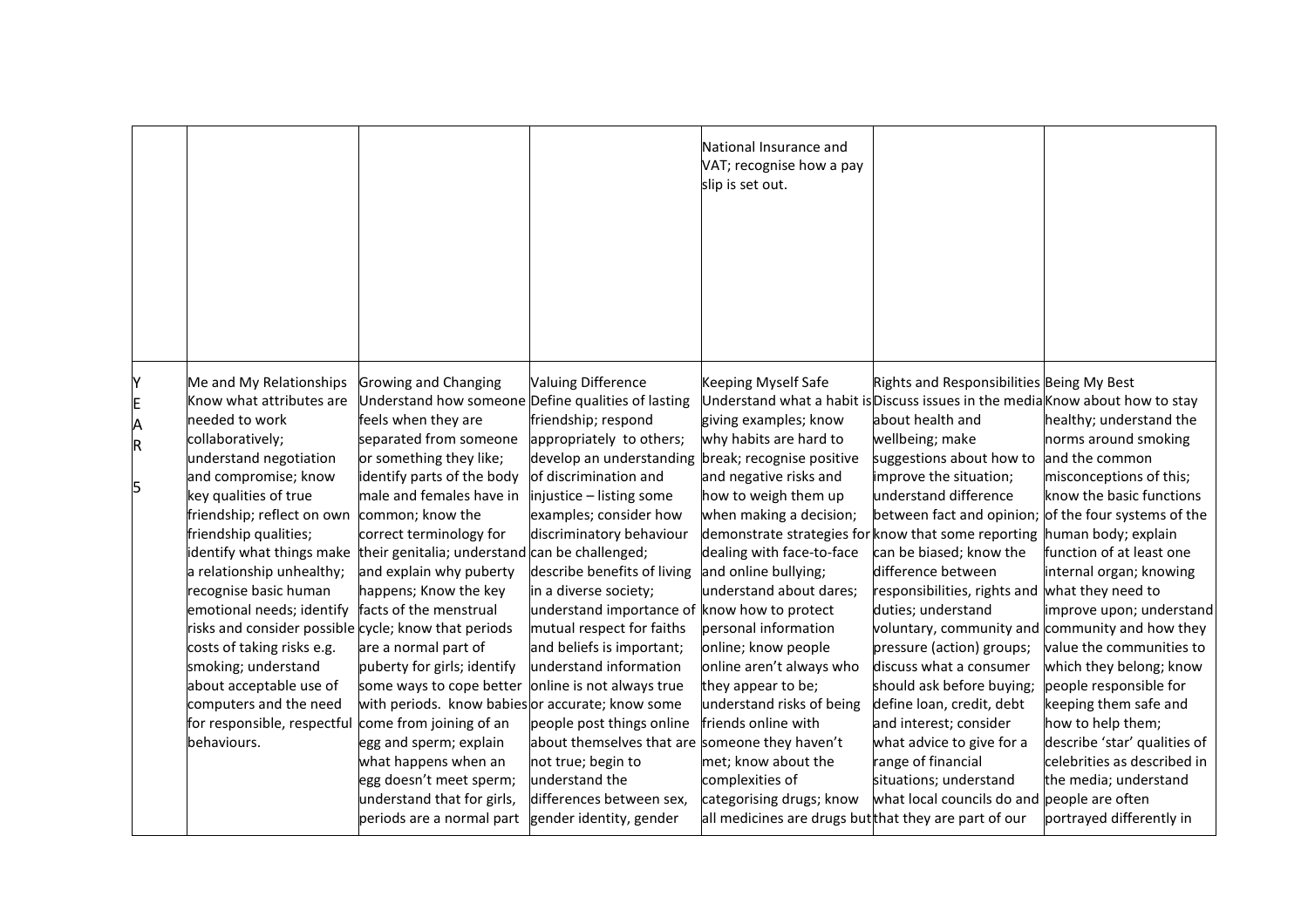|                       |                                                                                                                                                                                                                                                                                                                                                                                                                       | of puberty; Know the<br>correct words for external orientation.<br>sexual organs; understand<br>acceptable and<br>unacceptable touch and<br>how that changes as you<br>grow up recognise how<br>our body feels when we<br>are relaxed, nervous or<br>sad and know that this is<br>normal; know how<br>individual and group<br>actions can impact<br>positively and negatively<br>on others; discuss safe and<br>unsafe secret; recognise<br>some people can be<br>bullied for the way they<br>express their gender;<br>know what to do to stop<br>it. | expression and sexual                                                                                                                                                                                                                                                                                                                                                                                                              | not all drugs are<br>medicines; know drugs canprocess.<br>be helpful and harmful;<br>identify some of the risks<br>both physical and<br>emotional around a<br>specific drug - nicotine.                                                                                                                                                     | countries democratic                                                                                                                                                                                                                                                                                                                                                                                        | the media to what they<br>are really like; describe<br>'star' qualities of 'ordinary'<br>people.                                                                                                                                                                                                    |
|-----------------------|-----------------------------------------------------------------------------------------------------------------------------------------------------------------------------------------------------------------------------------------------------------------------------------------------------------------------------------------------------------------------------------------------------------------------|-------------------------------------------------------------------------------------------------------------------------------------------------------------------------------------------------------------------------------------------------------------------------------------------------------------------------------------------------------------------------------------------------------------------------------------------------------------------------------------------------------------------------------------------------------|------------------------------------------------------------------------------------------------------------------------------------------------------------------------------------------------------------------------------------------------------------------------------------------------------------------------------------------------------------------------------------------------------------------------------------|---------------------------------------------------------------------------------------------------------------------------------------------------------------------------------------------------------------------------------------------------------------------------------------------------------------------------------------------|-------------------------------------------------------------------------------------------------------------------------------------------------------------------------------------------------------------------------------------------------------------------------------------------------------------------------------------------------------------------------------------------------------------|-----------------------------------------------------------------------------------------------------------------------------------------------------------------------------------------------------------------------------------------------------------------------------------------------------|
| Y<br>E<br>A<br>R<br>6 | Me and My Relationships<br>Demonstrate a<br>collaborative approach to<br>solving tasks; demonstrate behaviour as a bystander;<br>how to negotiate; know<br>some of the challenges<br>from friendship;<br>understand how difficult<br>peer pressure can be and<br>suggest ways to deal with<br>it; understand<br>consequences of reacting<br>to people in both a<br>positive and negative way; benefits of living in a | <b>Valuing Difference</b><br>Know how to deal with<br>bullying or rude offensive<br>know that while we are<br>unique we have lots in<br>common; know how to<br>show respect using verbal<br>and non-verbal<br>communication; consider<br>how discriminatory<br>behaviour can be<br>challenged; describe                                                                                                                                                                                                                                               | Keeping Myself Safe<br>Accept responsible and<br>respectful behaviour is the biased and unbiased;<br>norm and expected both<br>online and face-to-face;<br>know how to stay safe<br>online; know it is illegal to<br>share (sexual) images of<br>children under 18 years<br>old; explore the risk of<br>sharing images of<br>themselves directly on<br>online; understand what is describe the aim, mission<br>meant by addiction; | Rights and Responsibilities Being My Best<br>Understand opinion,<br>know legal age for social<br>media accounts; know<br>why people often only<br>post the good bits about<br>themselves online; Know<br>why different jobs have<br>different levels of pay;<br>understand the pros and<br>cons of saving money;<br>statement, activity and | explain the five ways to<br>wellbeing; describe how to know who can support<br>have a healthy lifestyle;<br>present information about be short-lived, know<br>health and wellbeing<br>issues; understand risks in changed to match<br>a given situation, including society's view of perfect;<br>emotional risks;<br>understand the risks in<br>growing up and explain<br>the need to be aware of<br>these. | <b>Growing and Changing</b><br>Identify aspirational goals; Suggest positive strategies<br>for dealing with change;<br>them; know that fame can<br>photographs can be<br>know how the media can<br>reinforce gender<br>stereotypes; understand<br>how people can feel<br>pressured into behaving in |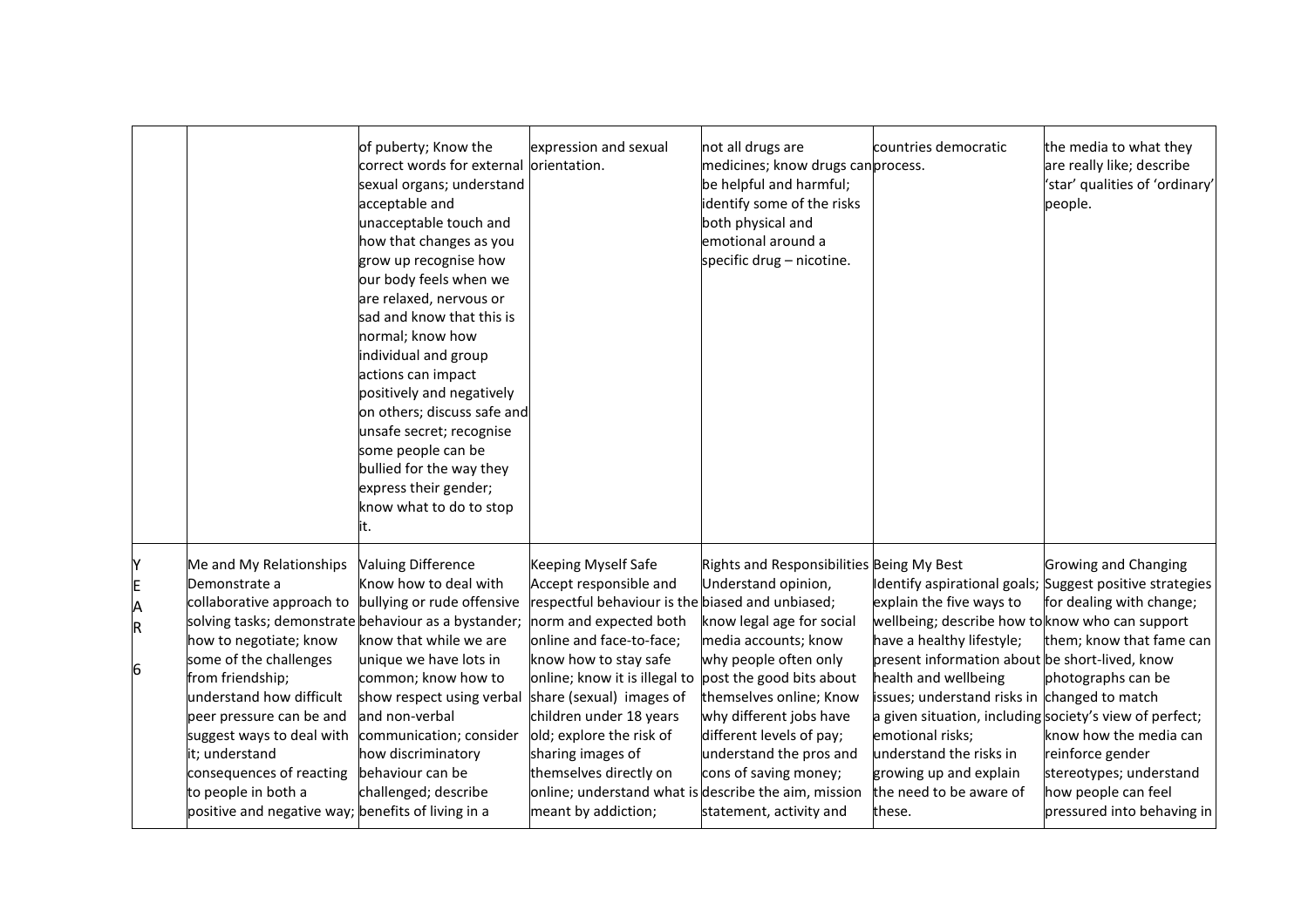| understand commitment; diverse society;             | understand different types understand importance of have both medical and | understand that drugs can beneficiaries of a chosen | voluntary, community or   | a certain way; suggest<br>strategies that might help |
|-----------------------------------------------------|---------------------------------------------------------------------------|-----------------------------------------------------|---------------------------|------------------------------------------------------|
| of commitment including                             | mutual respect for faiths                                                 | non-medical uses; begin to action group, understand |                           | someone who felt                                     |
| marriage; understand                                | and beliefs is important;                                                 | understand that some                                | what is meant by living I | challenged by the changes                            |
| everyone has the right to                           | explain differences                                                       | drugs are illegal;                                  | an environmentally        | in puberty; identify the                             |
| choose who and if/when                              | between friend and                                                        | understand some of the                              | sustainable way.          | situations in which                                  |
| they marry; know that                               | acquaintance; describe                                                    | risks and effects of                                |                           | someone might need to                                |
| some inappropriate touch benefits of other types of |                                                                           | drinking alcohol; suggest                           |                           | break a confidence in                                |
| is illegal; describe safe and relationship e.g.     |                                                                           | ways people's emotional                             |                           | order to keep someone                                |
| respectful behaviours                               | neighbour, carer, relative, needs can be met; know                        |                                                     |                           | safe; discuss myths                                  |
| when using information,                             | know what is meant by                                                     | independence and                                    |                           | associated with puberty;                             |
| communication                                       | stereotype; know how the responsibility go together.                      |                                                     |                           | identify some products                               |
| technology.                                         | media can influence                                                       |                                                     |                           | that may be needed                                   |
|                                                     | gender stereotypes.                                                       |                                                     |                           | during puberty and why.                              |
|                                                     |                                                                           |                                                     |                           |                                                      |
|                                                     |                                                                           |                                                     |                           |                                                      |
|                                                     |                                                                           |                                                     |                           |                                                      |
|                                                     |                                                                           |                                                     |                           |                                                      |
|                                                     |                                                                           |                                                     |                           |                                                      |
|                                                     |                                                                           |                                                     |                           |                                                      |
|                                                     |                                                                           |                                                     |                           |                                                      |
|                                                     |                                                                           |                                                     |                           |                                                      |
|                                                     |                                                                           |                                                     |                           |                                                      |
|                                                     |                                                                           |                                                     |                           |                                                      |
|                                                     |                                                                           |                                                     |                           |                                                      |
|                                                     |                                                                           |                                                     |                           |                                                      |
|                                                     |                                                                           |                                                     |                           |                                                      |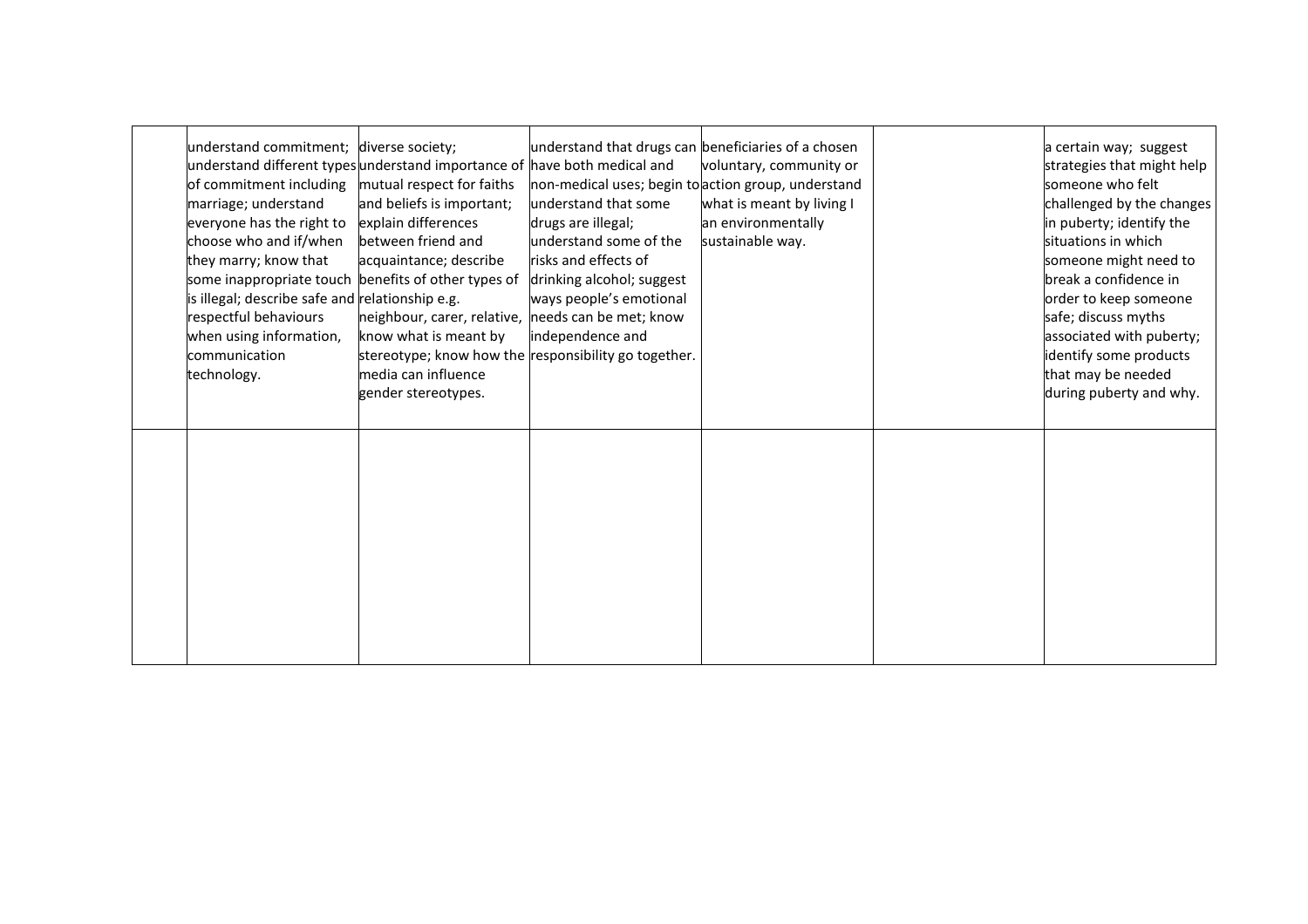| <b>TOPIC</b>                             | <b>PUPILS SHOULD KNOW</b>                                                                                                                                                                                                                                                                                                                                                            |
|------------------------------------------|--------------------------------------------------------------------------------------------------------------------------------------------------------------------------------------------------------------------------------------------------------------------------------------------------------------------------------------------------------------------------------------|
| Families and people who care<br>about me | Pupils should know<br>• That families are important for children growing up because they can give love, security and stability<br>• The characteristics of healthy family life, commitment to each other, including in times of difficulty,<br>protection and care for children and other family members, the importance of spending time together<br>and sharing each other's lives |
|                                          | • That others' families, either in school or in the wider world, sometimes look different from their family,<br>but that they should respect those differences and know that other children's families are also<br>characterised by love and care                                                                                                                                    |
|                                          | • That stable, caring relationships, which may be of different types, are at the heart of happy families,<br>and are important for children's security as they grow up                                                                                                                                                                                                               |
|                                          | • That marriage represents a formal and legally recognised commitment of two people to each other<br>which is intended to be lifelong                                                                                                                                                                                                                                                |
|                                          | • How to recognise if family relationships are making them feel unhappy or unsafe, and how to seek help<br>or advice from others if needed                                                                                                                                                                                                                                           |
| <b>Caring Friendships</b>                | Pupils should know<br>• How important friendships are in making us feel happy and secure, and how people choose and make<br>friends                                                                                                                                                                                                                                                  |
|                                          | • The characteristics of friendships, including mutual respect, truthfulness, trustworthiness, loyalty,<br>kindness, generosity, trust, sharing interests and experiences and support with problems and<br>difficulties                                                                                                                                                              |
|                                          | • That healthy friendships are positive and welcoming towards others, and do not make others feel<br>lonely or excluded                                                                                                                                                                                                                                                              |
|                                          | • That most friendships have ups and downs, and that these can often be worked through so that the<br>friendship is repaired or even strengthened, and that resorting to violence is never right                                                                                                                                                                                     |

**Appendix 2 By the end of their time in primary school pupils should know**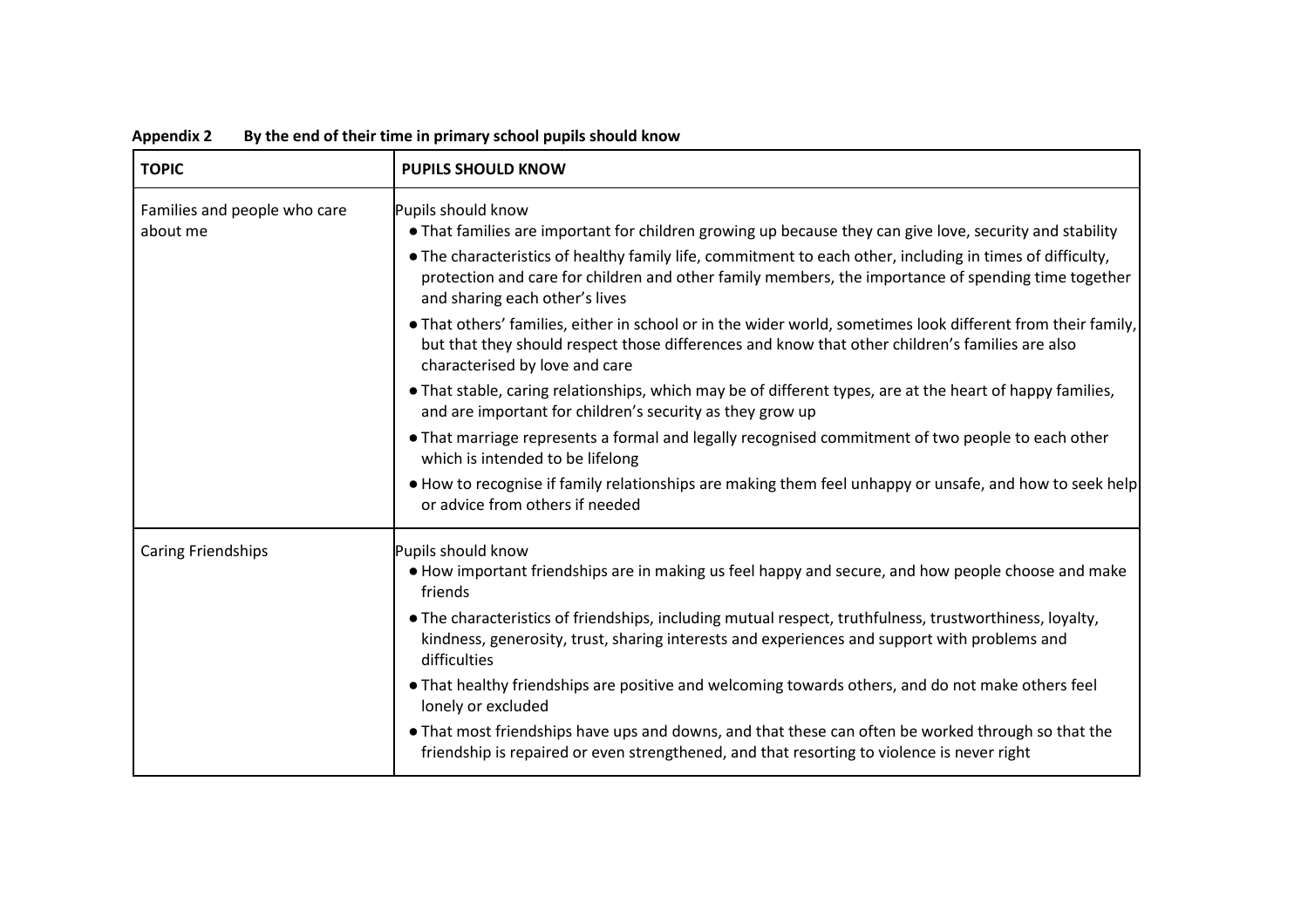|                                 | . How to recognise who to trust and who not to trust, how to judge when a friendship is making them<br>feel unhappy or uncomfortable, managing conflict, how to manage these situations and how to seek<br>help or advice from others, if needed                                                                                                                                                                                                                                                                                                                                                                                                                                                                                                                                                                                                                                                                                                                                                                                                                                                   |
|---------------------------------|----------------------------------------------------------------------------------------------------------------------------------------------------------------------------------------------------------------------------------------------------------------------------------------------------------------------------------------------------------------------------------------------------------------------------------------------------------------------------------------------------------------------------------------------------------------------------------------------------------------------------------------------------------------------------------------------------------------------------------------------------------------------------------------------------------------------------------------------------------------------------------------------------------------------------------------------------------------------------------------------------------------------------------------------------------------------------------------------------|
| <b>Respectful Relationships</b> | Pupils should know<br>• The importance of respecting others, even when they are very different from them (for example,<br>physically, in character, personality or backgrounds), or make different choices or have different<br>preferences or beliefs<br>• Practical steps they can take in a range of different contexts to improve or support respectful<br>relationships<br>• The conventions of courtesy and manners<br>• The importance of self-respect and how this links to their own happiness<br>• That in school and in wider society they can expect to be treated with respect by others, and that in<br>turn they should show due respect to others, including those in positions of authority<br>. About different types of bullying (including cyberbullying), the impact of bullying, responsibilities of<br>bystanders (primarily reporting bullying to an adult) and how to get help<br>. What a stereotype is, and how stereotypes can be unfair, negative or destructive<br>• The importance of permission-seeking and giving in relationships with friends, peers and adults |
| <b>Online Relationships</b>     | Pupils should know<br>• That people sometimes behave differently online, including by pretending to be someone they are not<br>• That the same principles apply to online relationships as to face-to face relationships, including the<br>importance of respect for others online including when we are anonymous<br>• The rules and principles for keeping safe online, how to recognise risks, harmful content and contact,<br>and how to report them<br>. How to critically consider their online friendships and sources of information including awareness of<br>the risks associated with people they have never met<br>. How information and data is shared and used online                                                                                                                                                                                                                                                                                                                                                                                                                |
| <b>Being Safe</b>               | Pupils should know                                                                                                                                                                                                                                                                                                                                                                                                                                                                                                                                                                                                                                                                                                                                                                                                                                                                                                                                                                                                                                                                                 |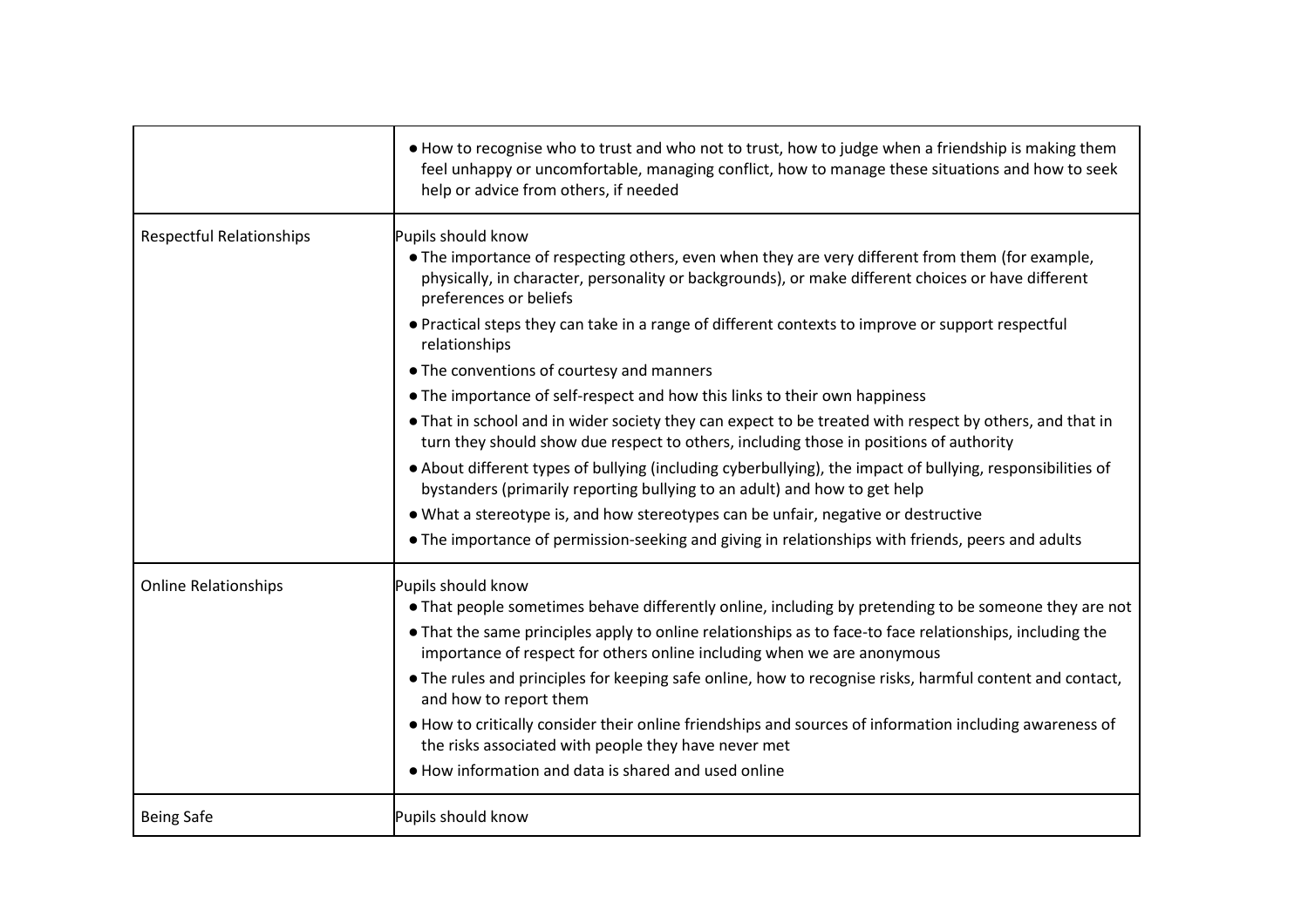|                         | • What sorts of boundaries are appropriate in friendships with peers and others (including in a digital<br>context)<br>• About the concept of privacy and the implications of it for both children and adults; including that it is                                                          |
|-------------------------|----------------------------------------------------------------------------------------------------------------------------------------------------------------------------------------------------------------------------------------------------------------------------------------------|
|                         | not always right to keep secrets if they relate to being safe                                                                                                                                                                                                                                |
|                         | • That each person's body belongs to them, and the differences between appropriate and inappropriate<br>or unsafe physical, and other, contact                                                                                                                                               |
|                         | • How to respond safely and appropriately to adults they may encounter (in all contexts, including<br>online) whom they do not know                                                                                                                                                          |
|                         | • How to recognise and report feelings of being unsafe or feeling bad about any adult                                                                                                                                                                                                        |
|                         | • How to ask for advice or help for themselves or others, and to keep trying until they are heard                                                                                                                                                                                            |
|                         | . How to report concerns or abuse, and the vocabulary and confidence needed to do so                                                                                                                                                                                                         |
|                         | • Where to get advice e.g. family, school and/or other sources                                                                                                                                                                                                                               |
| <b>Mental Wellbeing</b> | Pupils should know                                                                                                                                                                                                                                                                           |
|                         | . That mental wellbeing is a normal part of daily life, in the same way as physical health.                                                                                                                                                                                                  |
|                         | • There is a normal range of emotions (e.g. happiness, sadness, anger, fear, surprise, nervousness) and<br>scare of emotions that all humans experience in relation to different experiences and situations.                                                                                 |
|                         | . How to recognise and talk about their emotions, including having a varied vocabulary of words to use<br>when talking about their own and others' feelings.                                                                                                                                 |
|                         | • How to judge whether what they are feeling and how they are behaving is appropriate and<br>proportionate.                                                                                                                                                                                  |
|                         | • The benefits of physical exercise, time outdoors, community participation, voluntary and service-based<br>activity on mental health.                                                                                                                                                       |
|                         | • Isolation and loneliness can affect children and that it is very important for children to discuss their<br>feelings with an adult and seek support.                                                                                                                                       |
|                         | • That bullying (including cyberbullying) has a negative and often lasting impact on mental wellbeing.                                                                                                                                                                                       |
|                         | • Where and how to seek support (including recognising the triggers for seeking support), including<br>whom in school they should speak to if they are worried about their own or someone else's mental<br>wellbeing or ability to control their emotions (including issues arising online). |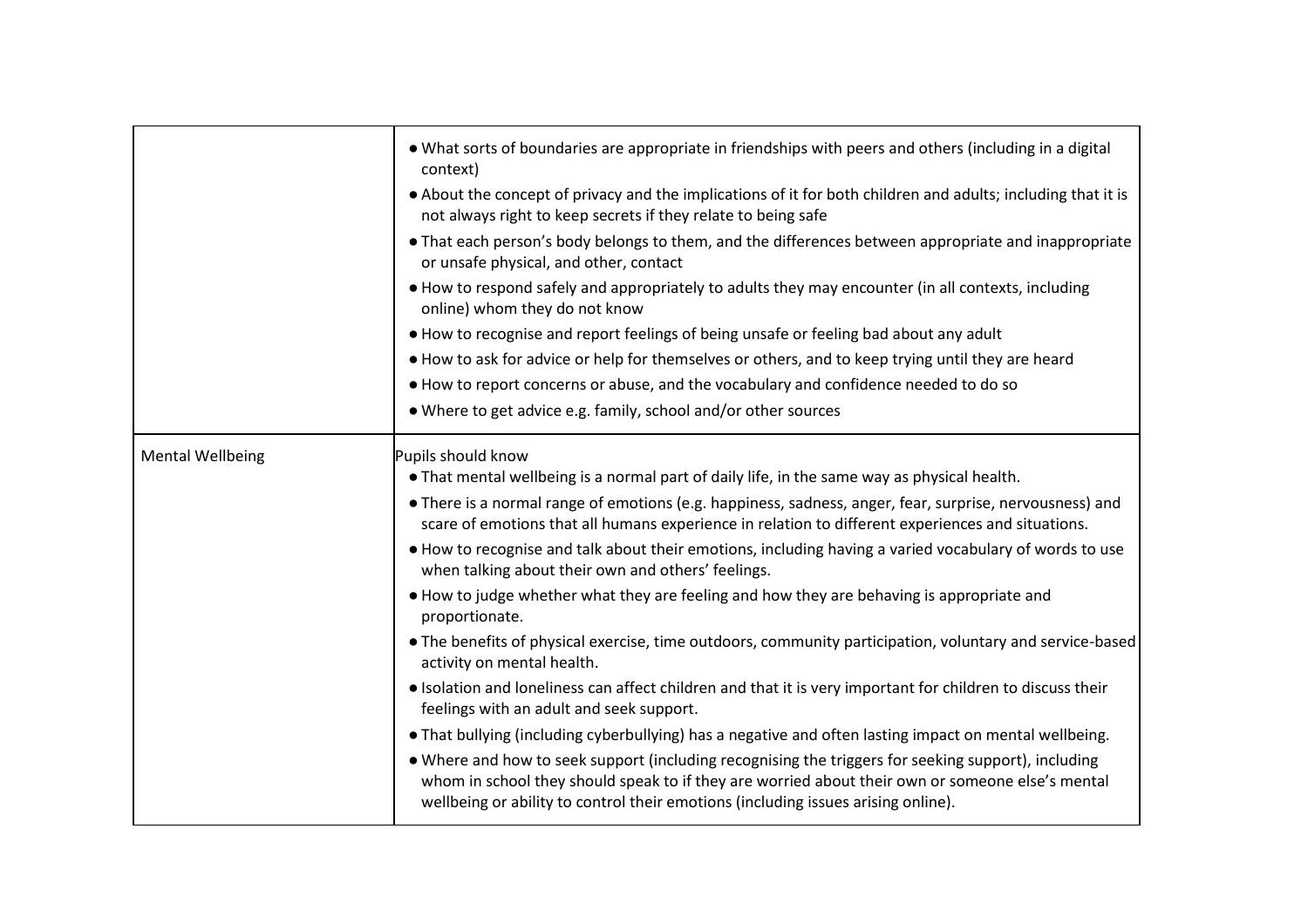|                             | If is common for people to experience mental ill health. For many people who do, the problems can be<br>resolved if the right support is made available, especially if accessed early enough.                                                                                                                                                                                                                                                                                                                                                                                                                                                                                                                                                                                                                                                                                                                                                                                                                                                                                  |
|-----------------------------|--------------------------------------------------------------------------------------------------------------------------------------------------------------------------------------------------------------------------------------------------------------------------------------------------------------------------------------------------------------------------------------------------------------------------------------------------------------------------------------------------------------------------------------------------------------------------------------------------------------------------------------------------------------------------------------------------------------------------------------------------------------------------------------------------------------------------------------------------------------------------------------------------------------------------------------------------------------------------------------------------------------------------------------------------------------------------------|
| Internet safety and harms   | Pupils should know<br>• That for most people the internet is an integral part of life and has many benefits.<br>• About the benefits of rationing time spent online, the risks of excessive time spent on electronic<br>devices and the impact of positive and negative content on their own and others' mental and<br>physical wellbeing.<br>• How to consider the effect of their online actions on others and know how to recognise and display<br>respectful behaviour online and the importance of keeping personal information private.<br>. Why social media, some computer games and online gaming, for example, are age restricted.<br>• That the internet can also be a negative place where online abuse, trolling, bullying and harassment<br>can take place, which can have a negative impact on mental health.<br>• How to be a discerning consumer of information online including understanding that information,<br>including from search engines is ranked, selected and targeted.<br>• Where and how to report concerns and get support with issues online. |
| Physical and health fitness | Pupils should know<br>• The characteristics and mental and physical benefits of an active lifestyle.<br>• The importance of building regular exercise into daily and weekly routines and how to achieve this;<br>for example, walking or cycling to school, a daily active mile or other forms of regular, vigorous<br>exercise.<br>• The risks associated with an inactive lifestyle (including obesity).<br>. How and when to seek support including which adults to speak to in school if they are worried about<br>their health.                                                                                                                                                                                                                                                                                                                                                                                                                                                                                                                                           |
| <b>Health eating</b>        | Pupils should know<br>. What constitutes a healthy diet (including understanding calories and other nutritional content).                                                                                                                                                                                                                                                                                                                                                                                                                                                                                                                                                                                                                                                                                                                                                                                                                                                                                                                                                      |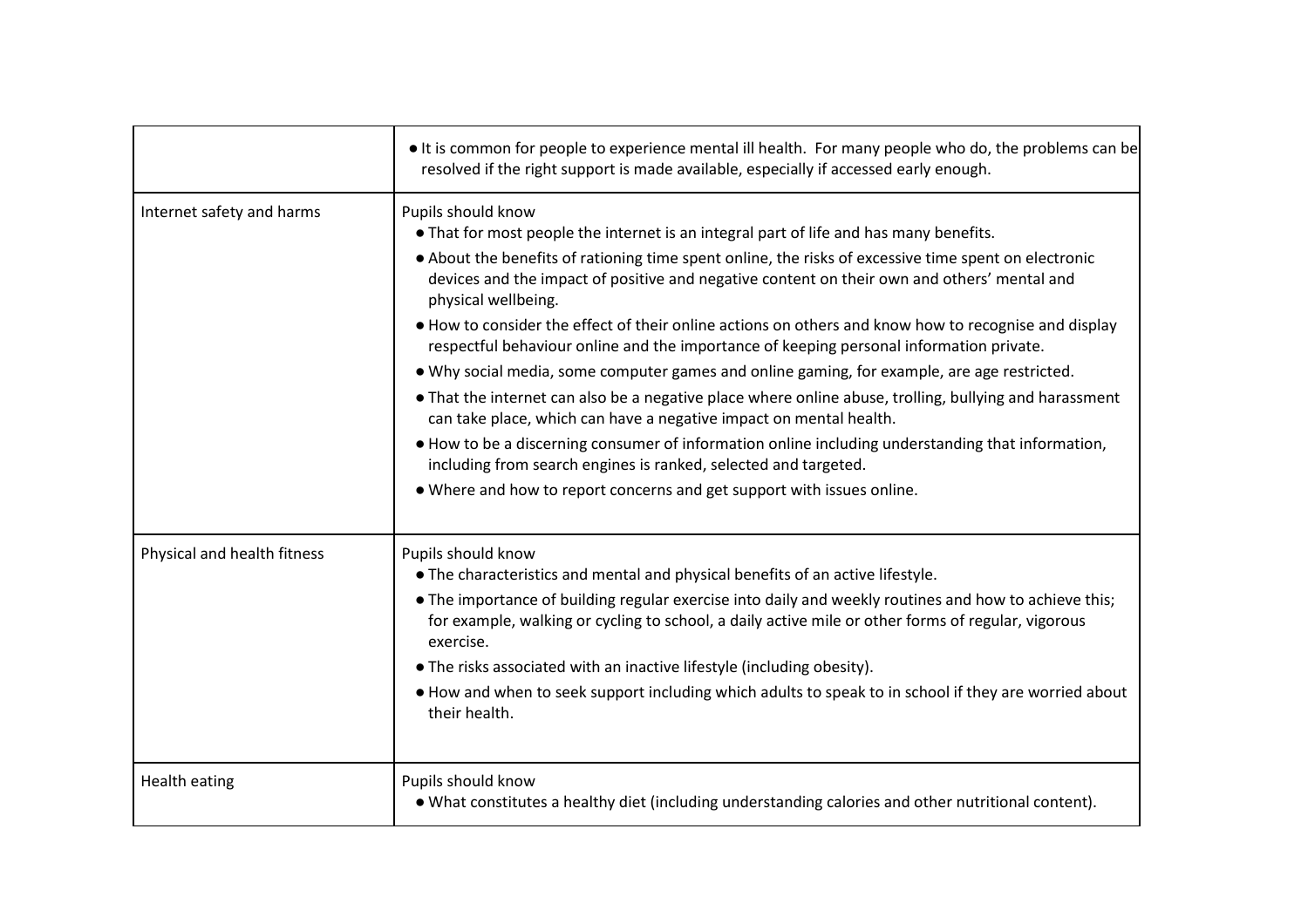|                              | • The principles of planning and preparing a range of health meals.<br>• The characteristics of a poor diet and risks associated with unhealthy eating (including, for example,<br>obesity and tooth decay) and other behaviours (e.g. the impact of alcohol on diet or health).                                                                                                                                                                                                                                                                                                                                                                                                                                                                                      |
|------------------------------|-----------------------------------------------------------------------------------------------------------------------------------------------------------------------------------------------------------------------------------------------------------------------------------------------------------------------------------------------------------------------------------------------------------------------------------------------------------------------------------------------------------------------------------------------------------------------------------------------------------------------------------------------------------------------------------------------------------------------------------------------------------------------|
| Drugs, alcohol and tobacco   | Pupils should know<br>• The facts about legal and illegal harmful substances and associated risks, including smoking, alcohol<br>use and drug taking.                                                                                                                                                                                                                                                                                                                                                                                                                                                                                                                                                                                                                 |
| <b>Health and Prevention</b> | Pupils should know<br>. How to recognise early signs of physical illness, such as weight loss, or unexplained changes to the<br>body.<br>• About safe and unsafe exposure to the sun, and how to reduce the risk of sun damage, including skin<br>cancer.<br>• The importance of sufficient good quality sleep for good health and that a lack of sleep can affect<br>weight, mood and ability to learn.<br>. About dental health and the benefits of good oral hygiene and dental flossing, including regular<br>check-ups at the dentist.<br>• About personal hygiene and germs including bacteria, viruses, how they are spread and treated, and<br>the importance of handwashing.<br>• The facts and science relating to allergies, immunisation and vaccination. |
| <b>Basic First aid</b>       | Pupils should know<br>• How to make a clear and efficient call to emergency services if necessary.<br>• Concepts of basic first aid, for example dealing with common injuries, including head injuries.                                                                                                                                                                                                                                                                                                                                                                                                                                                                                                                                                               |
| Changing adolescent body     | Pupils should know                                                                                                                                                                                                                                                                                                                                                                                                                                                                                                                                                                                                                                                                                                                                                    |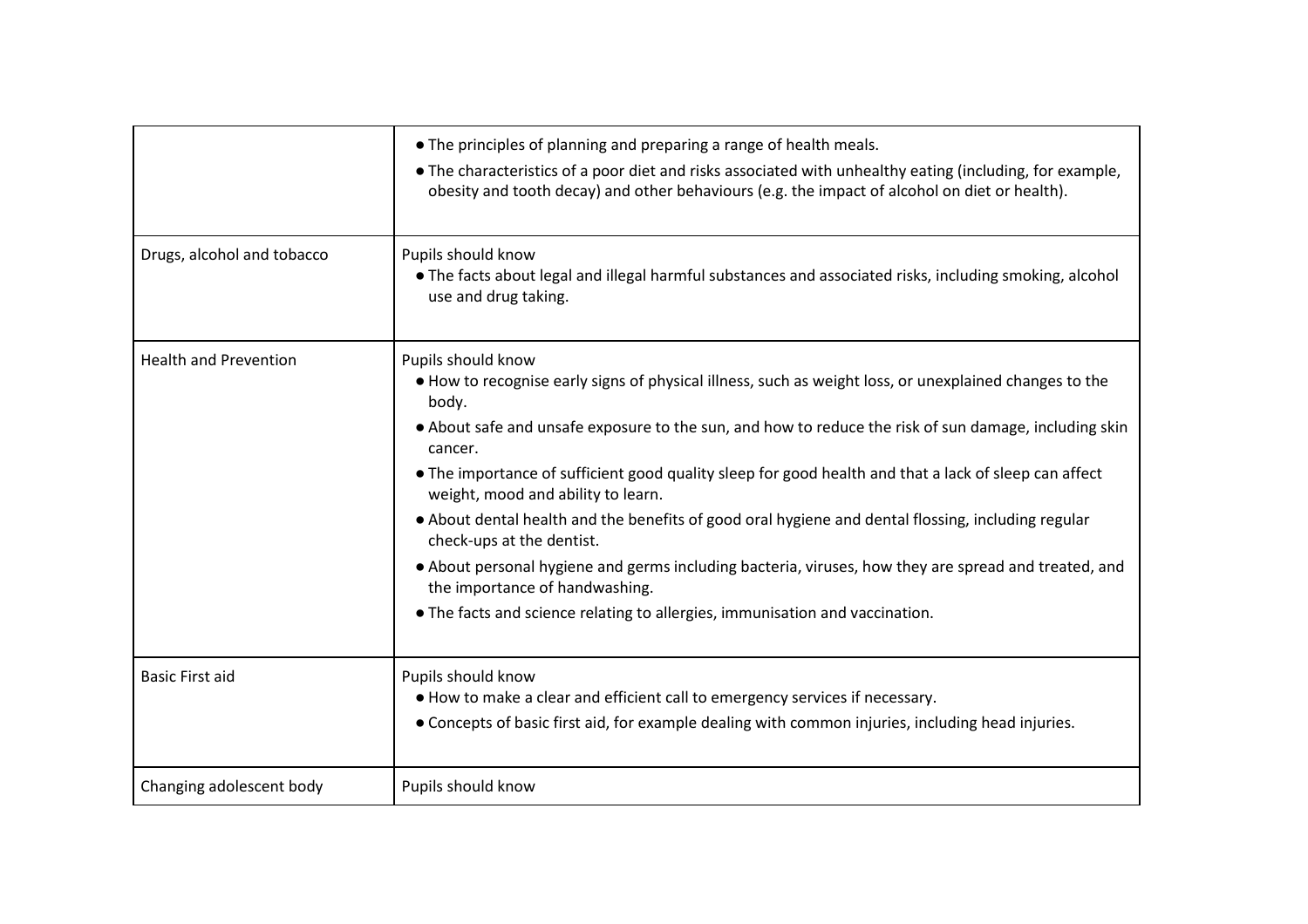| • Key facts about puberty and the changing adolescent body, particularly from 9 through to age 11,<br>including physical and emotional changes. |  |
|-------------------------------------------------------------------------------------------------------------------------------------------------|--|
| • About menstrual wellbeing including the key facts about the menstrual cycle.                                                                  |  |

Source: DfE Relationships Education, Relationships and Sex Education (RSE) and Health Education.

[https://assets.publishing.service.gov.uk/government/uploads/system/uploads/attachment\\_data/file/908013/Relationships\\_Education\\_\\_Relationshi](https://assets.publishing.service.gov.uk/government/uploads/system/uploads/attachment_data/file/908013/Relationships_Education__Relationships_and_Sex_Education__RSE__and_Health_Education.pdf) [ps\\_and\\_Sex\\_Education\\_\\_RSE\\_\\_and\\_Health\\_Education.pdf](https://assets.publishing.service.gov.uk/government/uploads/system/uploads/attachment_data/file/908013/Relationships_Education__Relationships_and_Sex_Education__RSE__and_Health_Education.pdf)